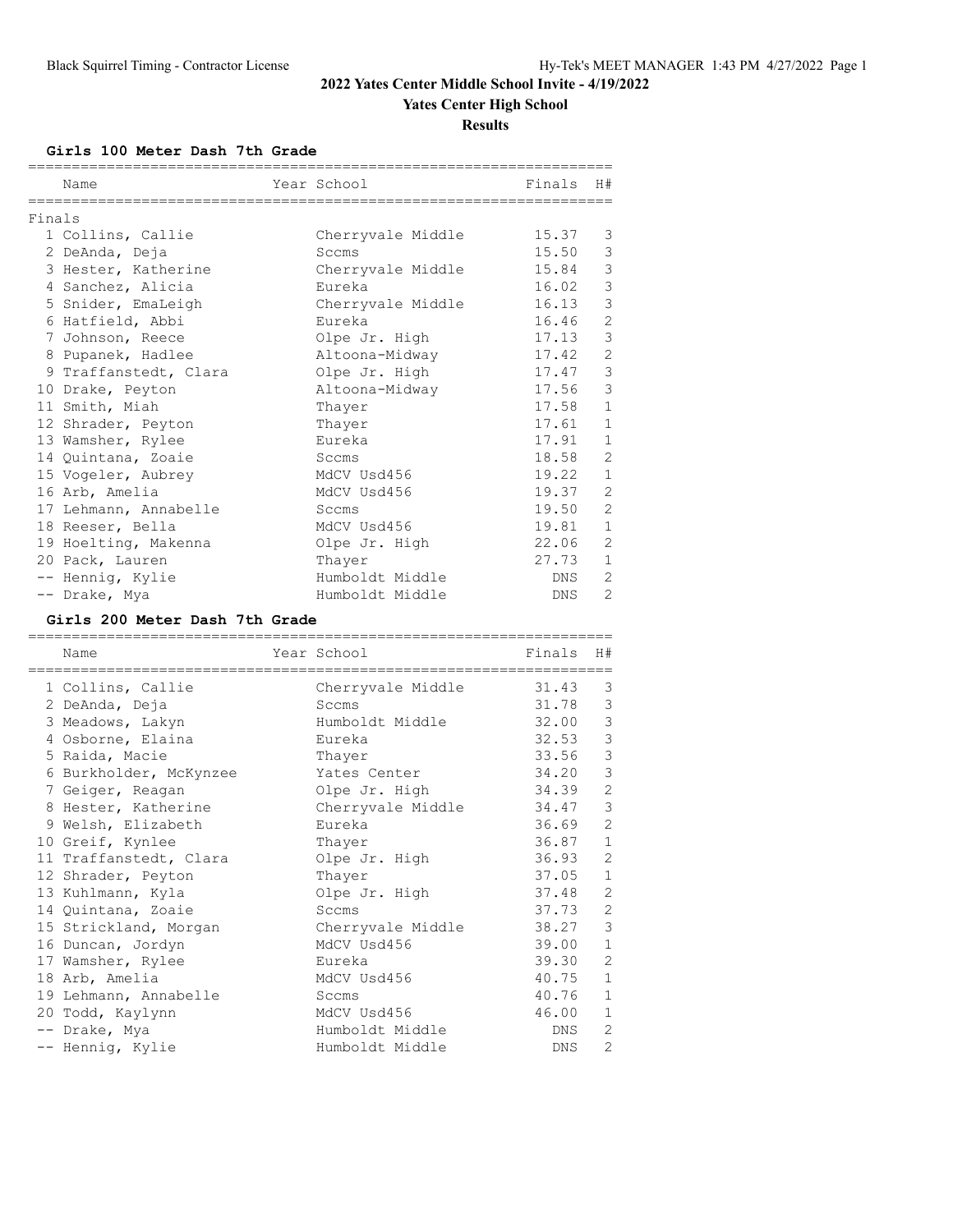### **Yates Center High School**

**Results**

### **Girls 400 Meter Dash 7th Grade**

| Name                   | Year School       | Finals  | H#             |
|------------------------|-------------------|---------|----------------|
| 1 Sieberns, Adrianna   | Olpe Jr. High     | 1:14.24 | 3              |
| 2 Raida, Macie         | Thayer            | 1:15.15 | 3              |
| 3 Coulter, Ellianna    | Eureka            | 1:15.52 | 3              |
| 4 Burkholder, McKynzee | Yates Center      | 1:18.34 | 3              |
| 5 Criqui, Emily        | MdCV Usd456       | 1:18.55 | 2              |
| 6 Heins, Kinley        | Olpe Jr. High     | 1:18.75 | 3              |
| 7 McNally, Braelyn     | MdCV Usd456       | 1:18.84 | 3              |
| 8 John, Harmony        | Thayer            | 1:21.25 | $\mathbf{1}$   |
| 9 Blocker, Tairyn      | Cherryvale Middle | 1:22.17 | 3              |
| 10 Greif, Kynlee       | Thayer            | 1:24.22 | $\mathbf{1}$   |
| 11 Traffanstedt, Clara | Olpe Jr. High     | 1:24.85 | $\overline{2}$ |
| 12 Sanchez, Alicia     | Eureka            | 1:26.03 | $\overline{2}$ |
| 13 Cox, Kamryn         | Humboldt Middle   | 1:27.30 | $\overline{2}$ |
| 14 Anderson, Bella     | MdCV Usd456       | 1:32.02 | $\overline{2}$ |
| 15 Wamsher, Rylee      | Eureka            | 1:36.00 | $\overline{2}$ |
| 16 Hooper, Emily       | Cherryvale Middle | 1:53.66 | $\overline{2}$ |
| -- Hennig, Kylie       | Humboldt Middle   | DNS     | $\mathbf{1}$   |
| -- Collins, Callie     | Cherryvale Middle | DNS     | 3              |

#### **Girls 800 Meter Run 7th Grade**

| Name                                           | Year School                              | Finals  |
|------------------------------------------------|------------------------------------------|---------|
| 1 Birk, Jaylyn<br>$1:23.229$ $(1:23.229)$      | Yates Center<br>$2:56.379$ $(1:33.150)$  | 2:56.38 |
| 2 Heins, Kinley<br>$1:29.215$ $(1:29.215)$     | Olpe Jr. High<br>$3:07.340$ $(1:38.125)$ | 3:07.34 |
| 3 Schultz, Bailey                              | Thayer                                   | 3:15.51 |
| $1:32.816$ $(1:32.816)$<br>4 Griffith, Chloe   | $3:15.505$ $(1:42.690)$<br>Yates Center  | 3:16.31 |
| 1:39.430(1:39.430)<br>5 Smith, Miah            | 3:16.310(1:36.881)<br>Thayer             | 3:24.23 |
| $1:37.738$ $(1:37.738)$<br>6 Johnson, Reece    | $3:24.229$ $(1:46.491)$<br>Olpe Jr. High | 3:33.83 |
| 1:39.017(1:39.017)                             | $3:33.823$ $(1:54.807)$                  |         |
| 7 Hoelting, Makenna<br>$2:05.625$ $(2:05.625)$ | Olpe Jr. High<br>$4:28.473$ $(2:22.849)$ | 4:28.48 |

#### **Girls 1600 Meter Run 7th Grade**

| Name                    | Year School                                     | Finals                  |                         |
|-------------------------|-------------------------------------------------|-------------------------|-------------------------|
| 1 Sieberns, Adrianna    | Olpe Jr. High                                   | 6:28.34                 |                         |
|                         | $1:30.658$ $(1:30.658)$ $3:10.876$ $(1:40.219)$ | $4:54.228$ $(1:43.352)$ | 6:28.331(1:34.103)      |
| 2 Heins, Kinley         | Olpe Jr. High                                   | 6:32.58                 |                         |
| $1:31.048$ $(1:31.048)$ | 3:15.485(1:44.437)                              | $5:02.763$ $(1:47.279)$ | $6:32.578$ $(1:29.815)$ |
| 3 Birk, Jaylyn          | Yates Center                                    | 6:38.03                 |                         |
| $1:27.205$ $(1:27.205)$ | $3:11.657$ $(1:44.453)$                         | $5:00.182$ $(1:48.525)$ | 6:38.026(1:37.844)      |
| 4 Rose, Mady            | MdCV Usd456                                     | 7:00.41                 |                         |
| $1:31.133$ $(1:31.133)$ | $3:16.681$ $(1:45.548)$                         | $5:09.561$ $(1:52.881)$ | $7:00.402$ $(1:50.841)$ |
| 5 Griffith, Chloe       | Yates Center                                    | 7:11.15                 |                         |
| $1:42.314$ $(1:42.314)$ | $3:36.892$ $(1:54.578)$                         | $5:32.210$ $(1:55.318)$ | 7:11.145 (1:38.935)     |
|                         |                                                 |                         |                         |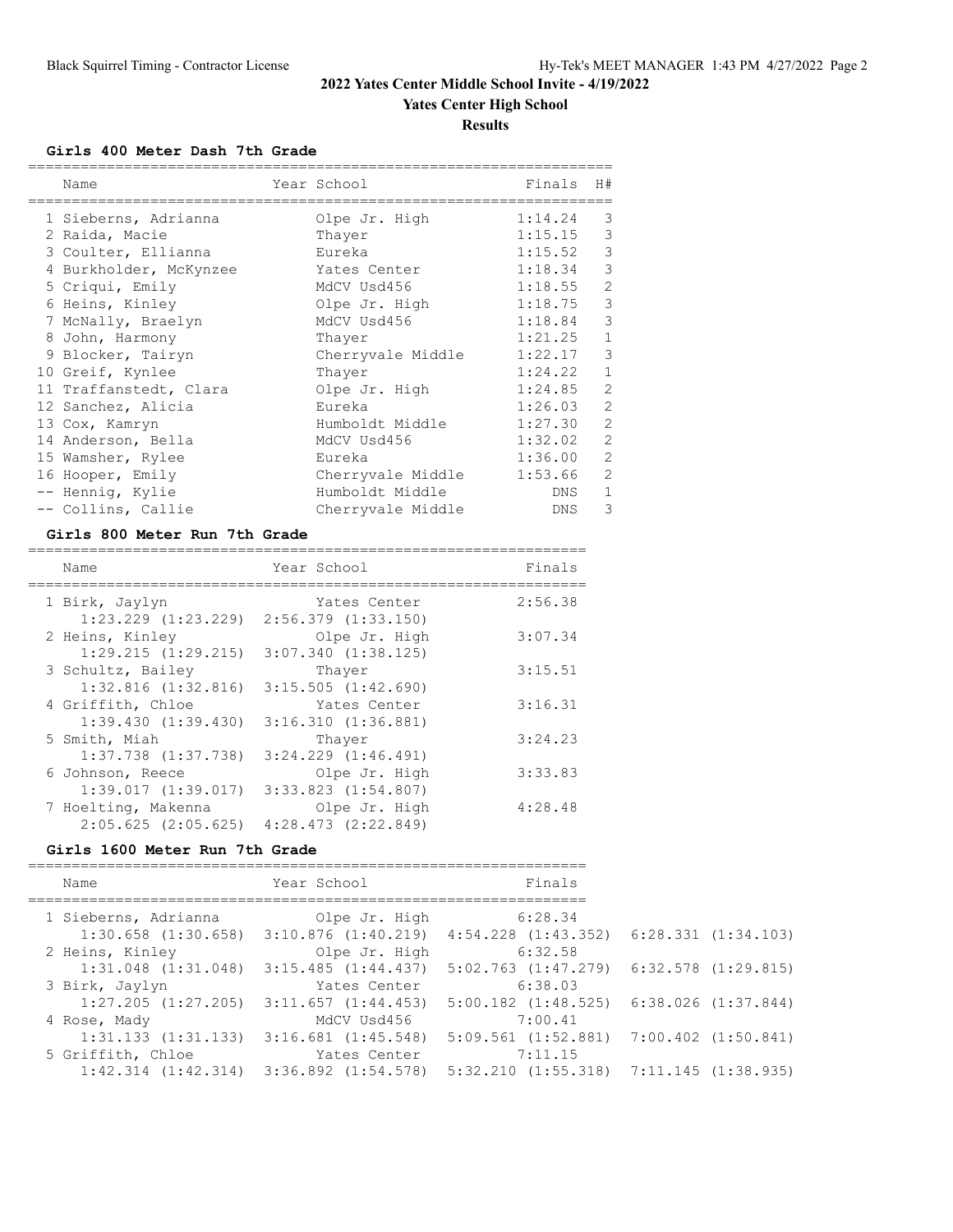**Yates Center High School**

#### **Results**

#### **....Girls 1600 Meter Run 7th Grade**

| 6 Dyke, Cheyenne      | Sccms                                                                                           | 7:35.96               |  |
|-----------------------|-------------------------------------------------------------------------------------------------|-----------------------|--|
|                       | $1:43.047$ $(1:43.047)$ $3:43.743$ $(2:00.696)$ $5:49.950$ $(2:06.208)$ $7:35.951$ $(1:46.001)$ |                       |  |
| 7 Elmenhorst, Natalea |                                                                                                 | Olpe Jr. High 7:37.31 |  |
|                       | $1:41.888$ $(1:41.888)$ $3:43.660$ $(2:01.773)$ $5:50.039$ $(2:06.380)$ $7:37.305$ $(1:47.267)$ |                       |  |

#### **Girls 3200 Meter Run 7th Grade**

================================================================ Name **Year School** Finals ================================================================ 1 Sieberns, Adrianna (Olpe Jr. High 13:28.26) 1:30.952 (1:30.952) 3:15.265 (1:44.313) 4:57.589 (1:42.325) 6:45.371 (1:47.782) 8:30.904 (1:45.534) 10:11.959 (1:41.055) 11:56.927 (1:44.968) 13:28.251 (1:31.325) 2 Johnson, Reece Olpe Jr. High 16:04.70 1:39.954 (1:39.954) 3:42.352 (2:02.399) 5:48.185 (2:05.833) 7:56.803 (2:08.619) 10:04.659 (2:07.856) 12:12.260 (2:07.602) 14:19.509 (2:07.249) 16:04.693 (1:45.184) 01pe Jr. High 16:10.99 1:40.418 (1:40.418) 3:42.955 (2:02.537) 5:49.207 (2:06.252) 7:58.307 (2:09.100) 10:07.303 (2:08.997) 12:16.087 (2:08.784) 14:25.335 (2:09.248) 16:10.983 (1:45.649) 4 Ellison, Jo Humboldt Middle 16:11.03 1:39.041 (1:39.041) 3:41.213 (2:02.172) 5:46.196 (2:04.983) 7:52.205 (2:06.010) 10:00.003 (2:07.798) 12:07.621 (2:07.618) 14:16.692 (2:09.072) 16:11.025 (1:54.333)

#### **Girls 75 Meter Hurdles 7th Grade**

| Name                  | Year School   | Finals | H#             |
|-----------------------|---------------|--------|----------------|
| 1 Raida, Macie        | Thayer        | 15.59  | 2              |
| 2 Geiger, Reagan      | Olpe Jr. High | 16.39  | $\overline{2}$ |
| 3 Criqui, Emily       | MdCV Usd456   | 16.42  | - 2            |
| 4 Greif, Kynlee       | Thaver        | 17.15  | $\mathbf{1}$   |
| 5 Schultz, Bailey     | Thaver        | 17.19  | $\mathbf{1}$   |
| 6 Duncan, Jordyn      | MdCV Usd456   | 17.31  | $\mathbf{1}$   |
| 7 Elmenhorst, Natalea | Olpe Jr. High | 17.66  | 2              |
| 8 Dyke, Cheyenne      | Sccms         | 18.91  | 2              |
| 9 Traffanstedt, Clara | Olpe Jr. High | 21.01  | $\mathcal{L}$  |

#### **Girls 4x100 Meter Relay 7th Grade**

| School                  | Finals              |
|-------------------------|---------------------|
| 1 Cherryvale Middle 'A' | 1:01.55             |
| 1) Hester, Katherine    | 2) Blocker, Tairyn  |
| 3) Collins, Callie      | 4) Snider, EmaLeigh |
| 2 Eureka 'A'            | 1:03.05             |
| 1) Coulter, Ellianna    | 2) Osborne, Elaina  |
| 3) Sanchez, Alicia      | 4) Welsh, Elizabeth |
| 3 Thayer 'A'            | 1:05.08             |
| 1) John, Harmony        | 2) Greif, Kynlee    |
| 3) Schultz, Bailey      | 4) Raida, Macie     |
| 4 Humboldt Middle 'A'   | 1:05.35             |
| 1) Rush, Harlowe        | 2) Ellison, Jo      |
| 3) Weilert, Carlie      | 4) Meadows, Lakyn   |
| 5 MdCV Usd456 'A'       | 1:10.48             |
| 1) Reeser, Bella        | 2) Anderson, Bella  |
| 3) Duncan, Jordyn       | 4) Rose, Mady       |
|                         |                     |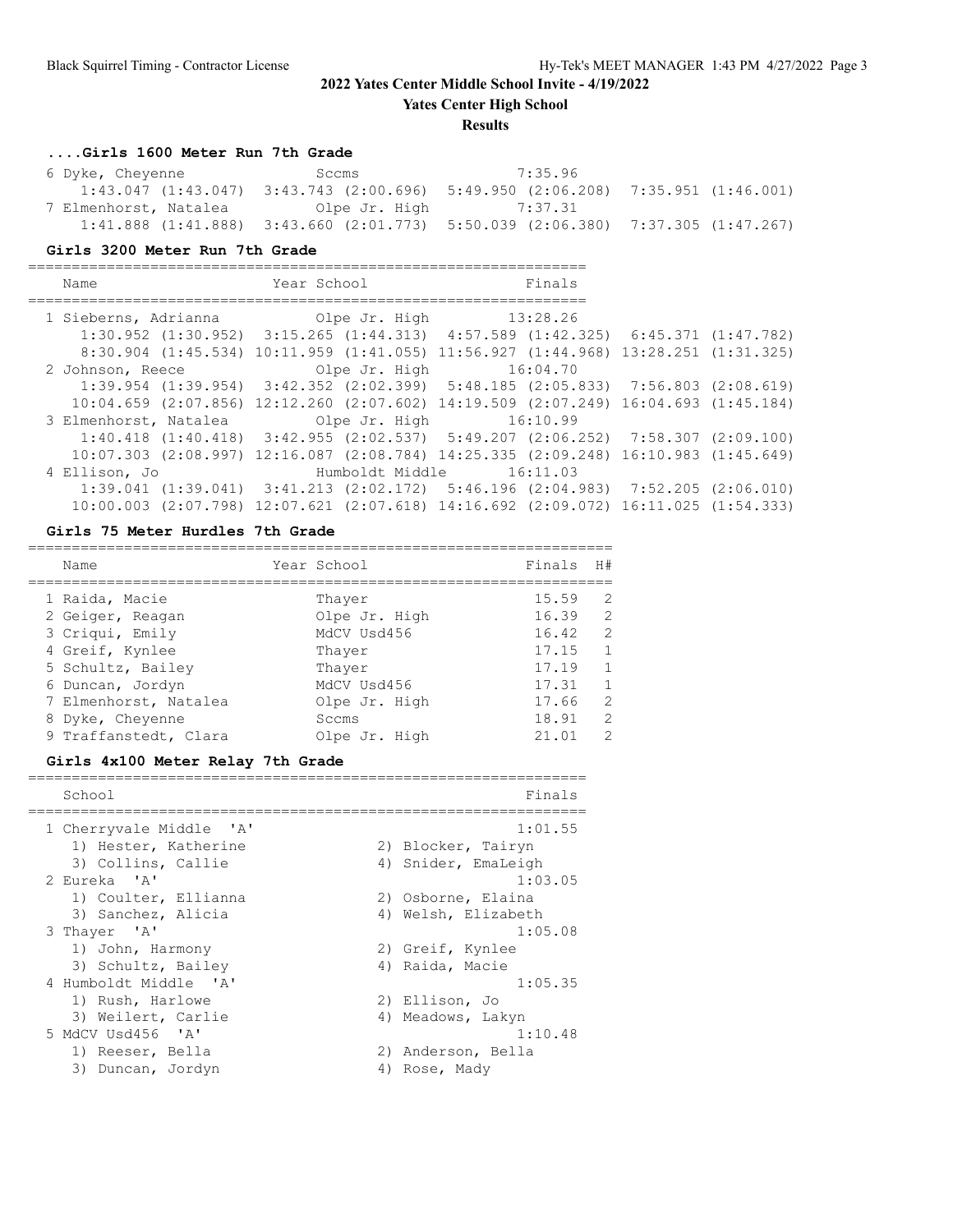**Yates Center High School**

#### **Results**

#### **....Girls 4x100 Meter Relay 7th Grade**

 6 Olpe Jr. High 'A' 1:10.54 1) Gaby, Coughlin 2) Johnson, Reece 3) Schmidt, Brailey (4) Kuhlmann, Kyla

================================================================

### **Girls 4x200 Meter Relay 7th Grade**

| School                 | Finals               |
|------------------------|----------------------|
| 1 Eureka 'A'           | 2:19.92              |
| 1) Osborne, Elaina     | 2) Welsh, Elizabeth  |
| 3) Hatfield, Abbi      | 4) Sanchez, Alicia   |
| 2 Humboldt Middle 'A'  | 2:23.82              |
| 1) Cox, Kamryn         | 2) Rush, Harlowe     |
| 3) Weilert, Carlie     | 4) Schomaker, Ella   |
| 3 Altoona-Midway 'A'   | 2:32.29              |
| 1) McFarland, Harmony  | 2) Drake, Peyton     |
| 3) Pupanek, Hadlee     | 4) Morales, Sandra   |
| 4 MdCV Usd456 'A'      | 2:33.16              |
| 1) Arb, Amelia         | 2) Duncan, Jordyn    |
| 3) Anderson, Bella     | 4) Rose, Mady        |
| 5 Olpe Jr. High 'A'    | 2:36.12              |
| 1) Elmenhorst, Natalea | 2) Schmidt, Brailey  |
| 3) Gaby, Coughlin      | Kuhlmann, Kyla<br>4) |

#### **Girls 800 Sprint Medley 7th Grade**

================================================================ School Finals ================================================================ 1 Humboldt Middle 'A' 2:27.43 1) Rush, Harlowe 2) Schomaker, Ella 3) Meadows, Lakyn 1988 (4) Weilert, Carlie 2 Olpe Jr. High 'A' 2:29.94 1) Gaby, Coughlin 2) Kuhlmann, Kyla 3) Geiger, Reagan (4) Heins, Kinley 3 Sccms 'A' 2:33.47 1) Lehmann, Annabelle 2) Dyke, Cheyenne 3) Quintana, Zoaie (4) DeAnda, Deja

#### **Girls High Jump 7th Grade**

| Name              |                                           |                 |          |   | Year School     |                   | Finals      |
|-------------------|-------------------------------------------|-----------------|----------|---|-----------------|-------------------|-------------|
| 1 Geiger, Reagan  | $3-06$ $3-08$ $3-10$ $4-00$ $4-02$ $4-04$ |                 |          |   | Olpe Jr. High   |                   | $4 - 02.00$ |
| ∩                 |                                           | $\circ$ $\circ$ | $\Omega$ | ∩ | XXX             |                   |             |
| 2 Rush, Harlowe   |                                           |                 |          |   | Humboldt Middle |                   | $3 - 10.00$ |
|                   | $3 - 06$ $3 - 08$ $3 - 10$ $4 - 00$       |                 |          |   |                 |                   |             |
| ∩                 |                                           | O XXO           | XXX      |   |                 |                   |             |
| 3 Birk, Jaylyn    |                                           |                 |          |   | Yates Center    |                   | $3 - 08.00$ |
|                   | $3 - 06$ $3 - 08$ $3 - 10$                |                 |          |   |                 |                   |             |
| ∩                 |                                           | O XXX           |          |   |                 |                   |             |
| 4 Blocker, Tairyn |                                           |                 |          |   |                 | Cherryvale Middle | $3 - 06.00$ |
| $3 - 06$ $3 - 08$ |                                           |                 |          |   |                 |                   |             |
|                   | XXX                                       |                 |          |   |                 |                   |             |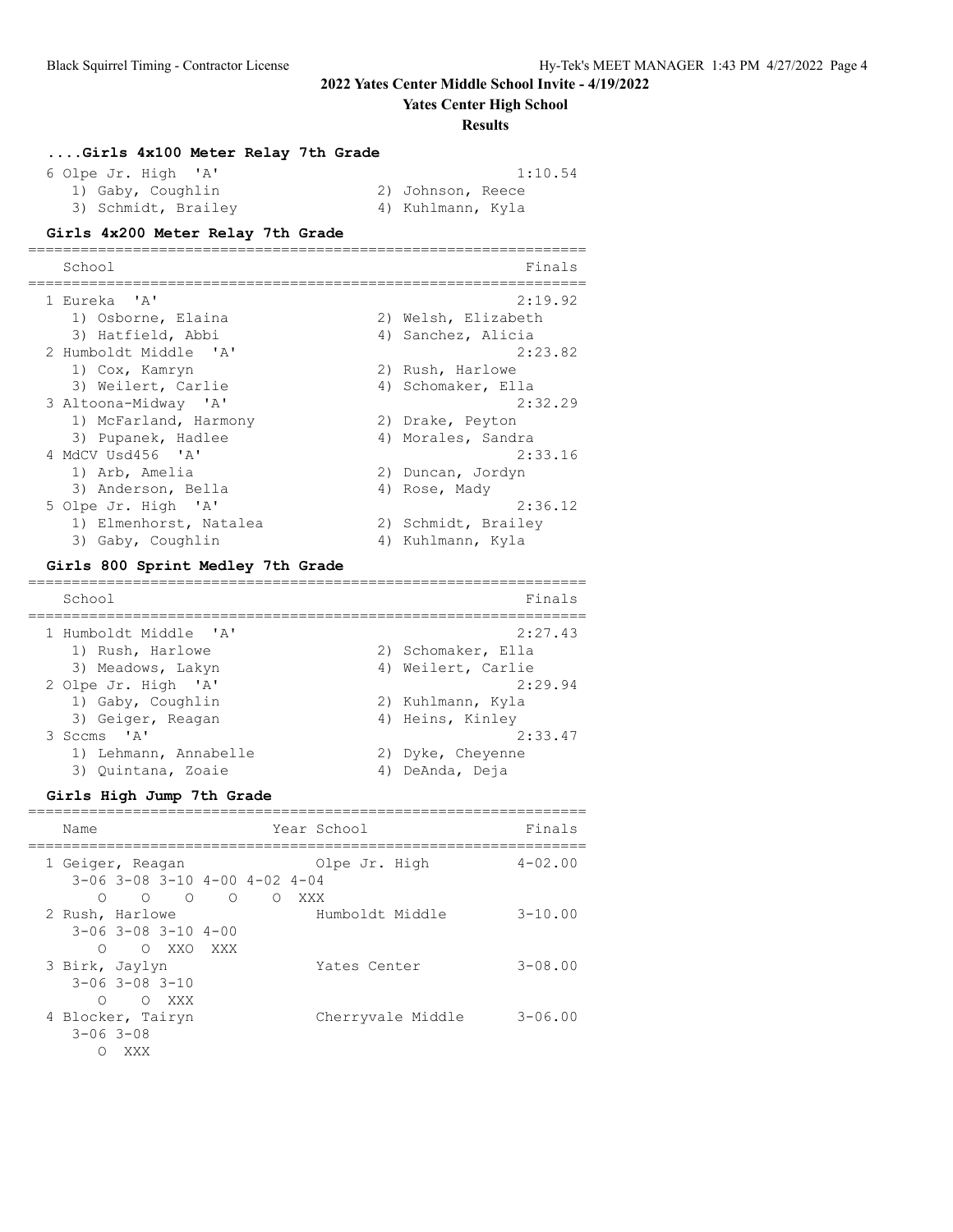**Yates Center High School**

**Results**

| Girls High Jump 7th Grade |                   |              |
|---------------------------|-------------------|--------------|
| 5 Ellison, Jo             | Humboldt Middle   | $J3 - 06.00$ |
| $3 - 06$ $3 - 08$         |                   |              |
| XXO XXX                   |                   |              |
| 5 Dyke, Cheyenne          | Sccms             | $J3 - 06.00$ |
| $3 - 06$ $3 - 08$         |                   |              |
| XXO XXX                   |                   |              |
| -- Drake, Peyton          | Altoona-Midway    | NH           |
| $3 - 06$                  |                   |              |
| XXX                       |                   |              |
| -- Griffith, Chloe        | Yates Center      | NΗ           |
| $3 - 06$                  |                   |              |
| XXX                       |                   |              |
| -- Strickland, Morgan     | Cherryvale Middle | NH           |
| $3 - 06$                  |                   |              |
| XXX                       |                   |              |
| -- McFarland, Harmony     | Altoona-Midway    | DNS          |
| -- Hufford, Ada           | Altoona-Midway    | DNS          |

### **Girls Long Jump 7th Grade**

| Year School<br>Name<br>______________________________________ | ======================= | Finals       | H#             |
|---------------------------------------------------------------|-------------------------|--------------|----------------|
| 1 DeAnda, Deja<br>12-01 11-11 11-05.50                        | Sccms                   | $12 - 01.00$ | 2              |
| 2 Sieberns, Adrianna<br>10-11 11-07 11-07.50                  | Olpe Jr. High           | $11 - 07.50$ | 1              |
| 3 Meadows, Lakyn<br>11-01.50 11-06.50 10-07                   | Humboldt Middle         | $11 - 06.50$ | 2              |
| 4 Osborne, Elaina<br>FOUL 9-00 10-10                          | Eureka                  | $10 - 10.00$ | $\overline{c}$ |
| 5 Schomaker, Ella<br>$10-09$ $10-02.50$ $10-06$               | Humboldt Middle         | $10 - 09.00$ | 2              |
| 6 Anderson, Bella<br>$9 - 02$ $10 - 01$ $9 - 11$              | MdCV Usd456             | $10 - 01.00$ | $\mathbf{1}$   |
| 7 Parsons, Mika<br>FOUL 9-11 8-06                             | Altoona-Midway          | $9 - 11.00$  | 2              |
| 8 Hatfield, Abbi<br>$9 - 06.50$ $9 - 05$ $8 - 07$             | Eureka                  | $9 - 06.50$  | 2              |
| 9 Drake, Peyton<br>9-06.50 FOUL FOUL                          | Altoona-Midway          | $J9 - 06.50$ | $\overline{c}$ |
| 10 Strickland, Morgan<br>$8 - 03$ $8 - 05$ $8 - 10$           | Cherryvale Middle       | $8 - 10.00$  | $\mathbf{1}$   |
| 11 Welsh, Elizabeth<br>$8 - 01$ $8 - 07$ $8 - 08$             | Eureka                  | $8 - 08.00$  | 2              |
| 12 Quintana, Zoaie<br>$8 - 06$ 7-10 $8 - 04$                  | Sccms                   | $8 - 06.00$  | $\mathbf{1}$   |
| 13 Reeser, Bella<br>7-06 7-09 FOUL                            | MdCV Usd456             | $7 - 09.00$  | $\mathbf{1}$   |
| 14 Hooper, Emily<br>6-00 FOUL FOUL                            | Cherryvale Middle       | $6 - 00.00$  | $\mathbf{1}$   |
| 15 Todd, Kaylynn<br>5-09 4-09 FOUL                            | MdCV Usd456             | $5 - 09.00$  | $\mathbf{1}$   |
| -- Snider, EmaLeigh<br>FOUL FOUL<br>FOUL                      | Cherryvale Middle       | FOUL         | $\mathbf{1}$   |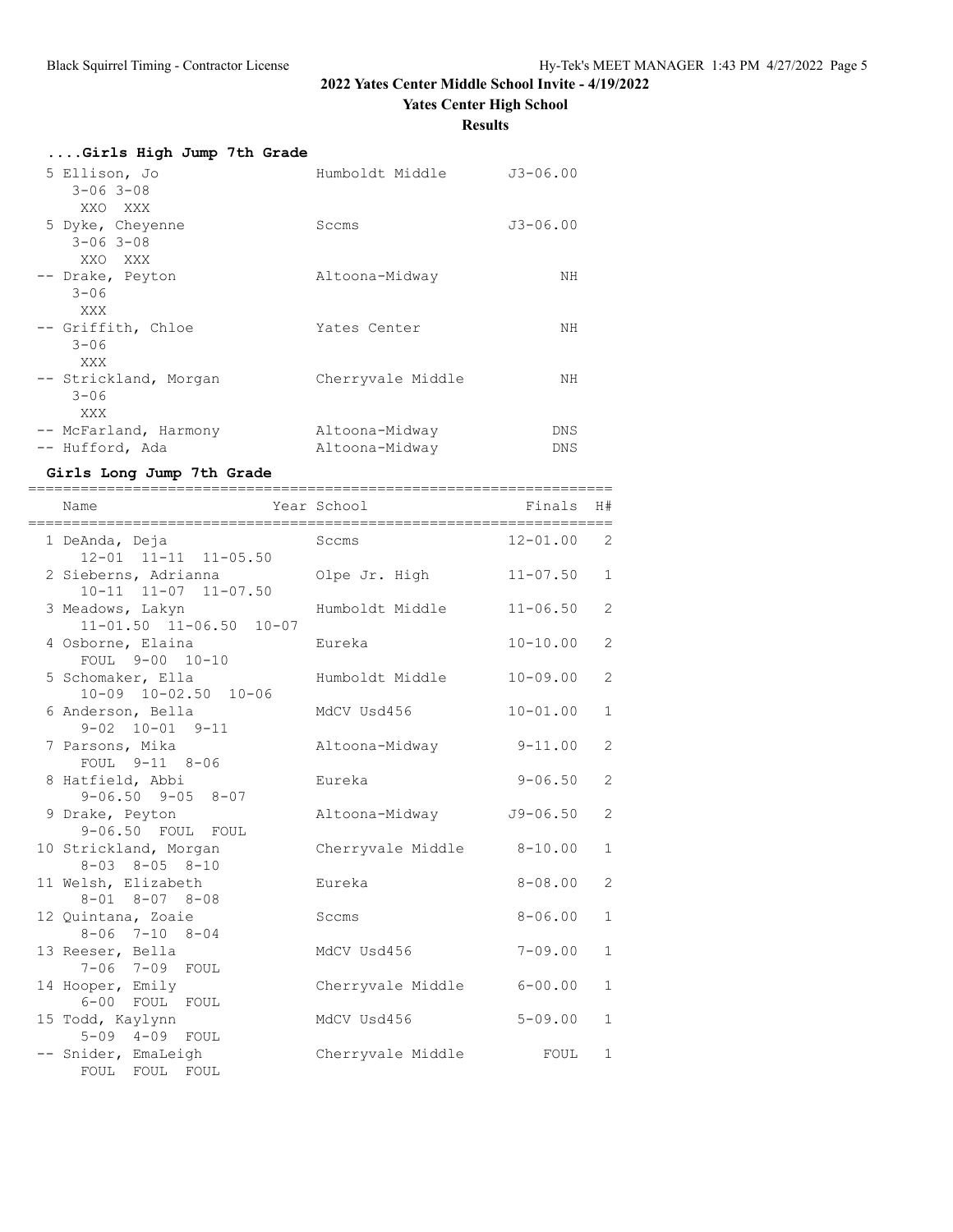**Yates Center High School**

### **Results**

## **....Girls Long Jump 7th Grade**

| -- Morales, Sandra |                |  |  |
|--------------------|----------------|--|--|
|                    | FOUL FOUL FOUL |  |  |

Altoona-Midway FOUL 2

### **Girls Shot Put 7th Grade**

| Name                                               | Year School              | Finals       | H#                    |
|----------------------------------------------------|--------------------------|--------------|-----------------------|
| 1 Coulter, Ellianna<br>23-11.50  26-11  27-00      | Eureka                   | $27 - 00.00$ | 2                     |
| 2 Weilert, Carlie<br>25-05 23-00 23-07             | Humboldt Middle 25-05.00 |              | 2                     |
| 3 Schomaker, Ella<br>24-11 25-03.75 24-01          | Humboldt Middle          | $25 - 03.75$ | $\mathbf{2}^{\prime}$ |
| 4 John, Harmony<br>23-04.50 23-05.75 23-10         | Thayer                   | $23 - 10.00$ | $\mathbf{1}$          |
| 5 Hester, Katherine<br>23-09.50 22-00 20-11.50     | Cherryvale Middle        | $23 - 09.50$ | $\mathbf{1}$          |
| 6 Pupanek, Hadlee<br>22-08 22-01 22-11.50          | Altoona-Midway           | $22 - 11.50$ | $\overline{2}$        |
| 7 Vogeler, Aubrey<br>$22 - 10$ $21 - 09$ $22 - 08$ | MdCV Usd456              | $22 - 10.00$ | $\overline{2}$        |
| 8 Schmidt, Brailey<br>22-02 22-03.50 21-04.50      | Olpe Jr. High            | $22 - 03.50$ | $\overline{2}$        |
| 9 Burkholder, McKynzee<br>19-07 20-11 20-08.75     | Yates Center             | $20 - 11.00$ | 2                     |
| 10 Morales, Sandra<br>FOUL 19-11 20-04.50          | Altoona-Midway           | $20 - 04.50$ | $\mathbf{2}^{\prime}$ |
| 11 Parsons, Mika<br>20-02.50 19-07 20-01           | Altoona-Midway           | $20 - 02.50$ | $\overline{2}$        |
| 12 Arb, Amelia<br>18-10.75 19-01.75 19-11.50       | MdCV Usd456              | $19 - 11.50$ | $\mathbf{1}$          |
| 13 Lehmann, Annabelle<br>19-07.50 19-08 19-01.50   | Sccms                    | $19 - 08.00$ | $\mathbf{1}$          |
| 14 Hooper, Emily<br>16-01 14-01.50 17-00           | Cherryvale Middle        | $17 - 00.00$ | $\mathbf{1}$          |
| 15 Sorenson, Mirandi<br>16-11.50 16-01.75 16-05    | Yates Center             | $16 - 11.50$ | $\mathbf{1}$          |
| 16 Weber, Natalie<br>15-05.50 13-09 16-00.50       | Yates Center             | $16 - 00.50$ | $\mathbf{1}$          |
| 17 Todd, Kaylynn<br>14-03.50 12-08.25 14-03.75     | MdCV Usd456              | $14 - 03.75$ | $\mathbf{1}$          |
| 18 Blocker, Tairyn<br>10-10 11-04.50 13-01.50      | Cherryvale Middle        | $13 - 01.50$ | $\mathbf{1}$          |
| 19 Pack, Lauren<br>$9-09$ $11-09$ $12-05.75$       | Thayer                   | $12 - 05.75$ | $\mathbf{1}$          |
| -- Krone, Bristol                                  | Humboldt Middle          | DNS.         | 2                     |

### **Girls Discus Throw 7th Grade**

| Name                                                                              | Year School                                      | Finals H#                                          |                                                           |
|-----------------------------------------------------------------------------------|--------------------------------------------------|----------------------------------------------------|-----------------------------------------------------------|
| 1 John, Harmony<br>2 Vogeler, Aubrey<br>3 Coulter, Ellianna<br>4 Schmidt, Brailey | Thaver<br>MdCV Usd456<br>Eureka<br>Olpe Jr. High | 69-03<br>$66 - 10.50$<br>$56 - 07.50$<br>$52 - 11$ | $\overline{1}$<br>$\overline{1}$<br>- 2<br>$\overline{2}$ |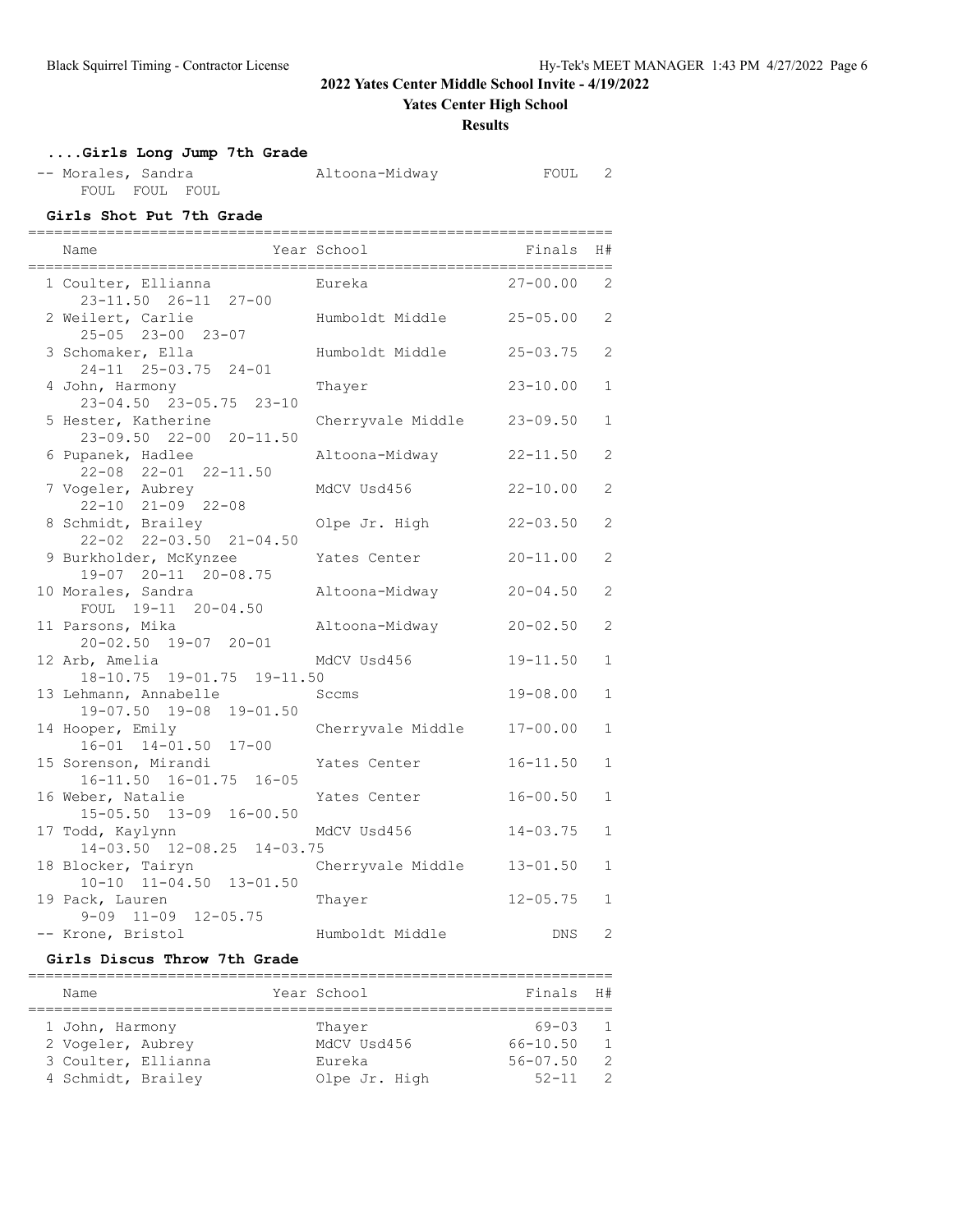**Yates Center High School**

#### **Results**

## **....Girls Discus Throw 7th Grade**

| 5 Parsons, Mika       | Altoona-Midway    | $46 - 10$    | 2            |
|-----------------------|-------------------|--------------|--------------|
| 6 Sorenson, Mirandi   | Yates Center      | $46 - 07$    | $\mathbf{1}$ |
| 7 McNally, Braelyn    | MdCV Usd456       | $43 - 03.50$ | 2            |
| 8 Snider, EmaLeigh    | Cherryvale Middle | $43 - 00$    | 1            |
| 9 Morales, Sandra     | Altoona-Midway    | $42 - 11.50$ | 2            |
| 10 Gaby, Coughlin     | Olpe Jr. High     | $42 - 10$    | 1            |
| 11 Strickland, Morgan | Cherryvale Middle | $37 - 04.50$ | 1            |
| 12 Pupanek, Hadlee    | Altoona-Midway    | $35 - 04.50$ | 2            |
| 13 Hooper, Emily      | Cherryvale Middle | $34 - 01$    | $\mathbf{1}$ |
| 14 Cox, Kamryn        | Humboldt Middle   | $31 - 02$    | 2            |
| 15 Weber, Natalie     | Yates Center      | $30 - 11$    | 1            |
| 16 Reeser, Bella      | MdCV Usd456       | $25 - 02.50$ | $\mathbf{1}$ |
| -- Krone, Bristol     | Humboldt Middle   | <b>DNS</b>   | 2            |

### **Girls 100 Meter Dash 8th Grade**

| Name                 |                     |        | Finals                                                                                                                                                                                                                                               | H#             |                                                                                                                                                                                                    |
|----------------------|---------------------|--------|------------------------------------------------------------------------------------------------------------------------------------------------------------------------------------------------------------------------------------------------------|----------------|----------------------------------------------------------------------------------------------------------------------------------------------------------------------------------------------------|
|                      |                     | Eureka | 13.79                                                                                                                                                                                                                                                | 3              |                                                                                                                                                                                                    |
| 2 Steinke, Kayla     |                     |        |                                                                                                                                                                                                                                                      | 3              |                                                                                                                                                                                                    |
| 3 Ogden, Brooklyn    |                     |        |                                                                                                                                                                                                                                                      | 3              |                                                                                                                                                                                                    |
| 4 Dean, Maycee       |                     |        |                                                                                                                                                                                                                                                      |                |                                                                                                                                                                                                    |
| 5 Mason, Lydia       |                     |        |                                                                                                                                                                                                                                                      |                |                                                                                                                                                                                                    |
| 6 Gellhaus, Taytum   |                     |        |                                                                                                                                                                                                                                                      | 2              |                                                                                                                                                                                                    |
| 7 Ellis, Josey       |                     |        |                                                                                                                                                                                                                                                      | 3              |                                                                                                                                                                                                    |
| 8 Goodwin, Wrylee    |                     |        |                                                                                                                                                                                                                                                      | 3              |                                                                                                                                                                                                    |
| 9 Young, Kella       |                     |        |                                                                                                                                                                                                                                                      | 3              |                                                                                                                                                                                                    |
| 10 Jaro, Teghen      |                     |        |                                                                                                                                                                                                                                                      | $\overline{2}$ |                                                                                                                                                                                                    |
| 11 Cormode, Colbie   |                     |        |                                                                                                                                                                                                                                                      | $\overline{2}$ |                                                                                                                                                                                                    |
| 12 Patterson, Kate   |                     |        |                                                                                                                                                                                                                                                      | $\overline{2}$ |                                                                                                                                                                                                    |
| 13 Searles, Nattalyn |                     |        |                                                                                                                                                                                                                                                      | $\overline{2}$ |                                                                                                                                                                                                    |
| 14 Hicks, Averee     |                     | Thayer |                                                                                                                                                                                                                                                      | $\overline{2}$ |                                                                                                                                                                                                    |
| 15 Relph, Abby       |                     |        |                                                                                                                                                                                                                                                      | $\overline{2}$ |                                                                                                                                                                                                    |
| 16 Baughn, Kalyn     |                     |        |                                                                                                                                                                                                                                                      | $\overline{2}$ |                                                                                                                                                                                                    |
| 17 Vogts, Chloe      |                     |        |                                                                                                                                                                                                                                                      | $\mathbf{1}$   |                                                                                                                                                                                                    |
| 18 Patterson, Miley  |                     | Sccms  |                                                                                                                                                                                                                                                      | $\mathbf{1}$   |                                                                                                                                                                                                    |
| 19 Knouff, Abby      |                     | Thayer |                                                                                                                                                                                                                                                      | $\mathbf{1}$   |                                                                                                                                                                                                    |
| 20 Landes, Liz       |                     | Thayer | 19.96                                                                                                                                                                                                                                                | $\mathbf{1}$   |                                                                                                                                                                                                    |
|                      | 1 Singhateh, Aliyah |        | Year School<br>Olpe Jr. High<br>Eureka<br>Cherryvale Middle<br>Eureka<br>MdCV Usd456<br>Humboldt Middle<br>Olpe Jr. High<br>Humboldt Middle<br>MdCV Usd456<br>MdCV Usd456<br>Cherryvale Middle<br>Altoona-Midway<br>Humboldt Middle<br>Olpe Jr. High |                | 14.27<br>14.45<br>14.46 3 14.452<br>14.46 3 14.456<br>15.07<br>15.22<br>Cherryvale Middle 15.38<br>15.69<br>15.82<br>16.23<br>16.25<br>16.33<br>16.41<br>16.63<br>16.66<br>17.73<br>18.89<br>19.16 |

## **Girls 200 Meter Dash 8th Grade**

|  | Name                  | Year School       | Finals | H# |
|--|-----------------------|-------------------|--------|----|
|  |                       |                   |        |    |
|  | 1 Singhateh, Aliyah   | Eureka            | 28.20  | 3  |
|  | 2 Mason, Lydia        | Eureka            | 28.64  | 3  |
|  | 3 Steinke, Kayla      | Olpe Jr. High     | 29.46  | 3  |
|  | 4 Dean, Maycee        | Cherryvale Middle | 29.81  | 3  |
|  | 5 Marchant, Tatum     | Cherryvale Middle | 31.22  | 3  |
|  | 6 Hottenstein, Skylar | Humboldt Middle   | 32.21  | 2  |
|  | 7 Young, Kella        | Olpe Jr. High     | 32.38  | 3  |
|  | 8 Gellhaus, Taytum    | MdCV Usd456       | 32.48  | 2  |
|  | 9 Jaro, Teghen        | Humboldt Middle   | 32.90  | 2  |
|  | 10 Masenthin, Kadence | MdCV Usd456       | 33.79  | 2  |
|  | 11 Franco, Anapaula   | Humboldt Middle   | 34.35  | 2  |
|  | 12 Westerman, Alaina  | Eureka            | 34.97  | 3  |
|  |                       |                   |        |    |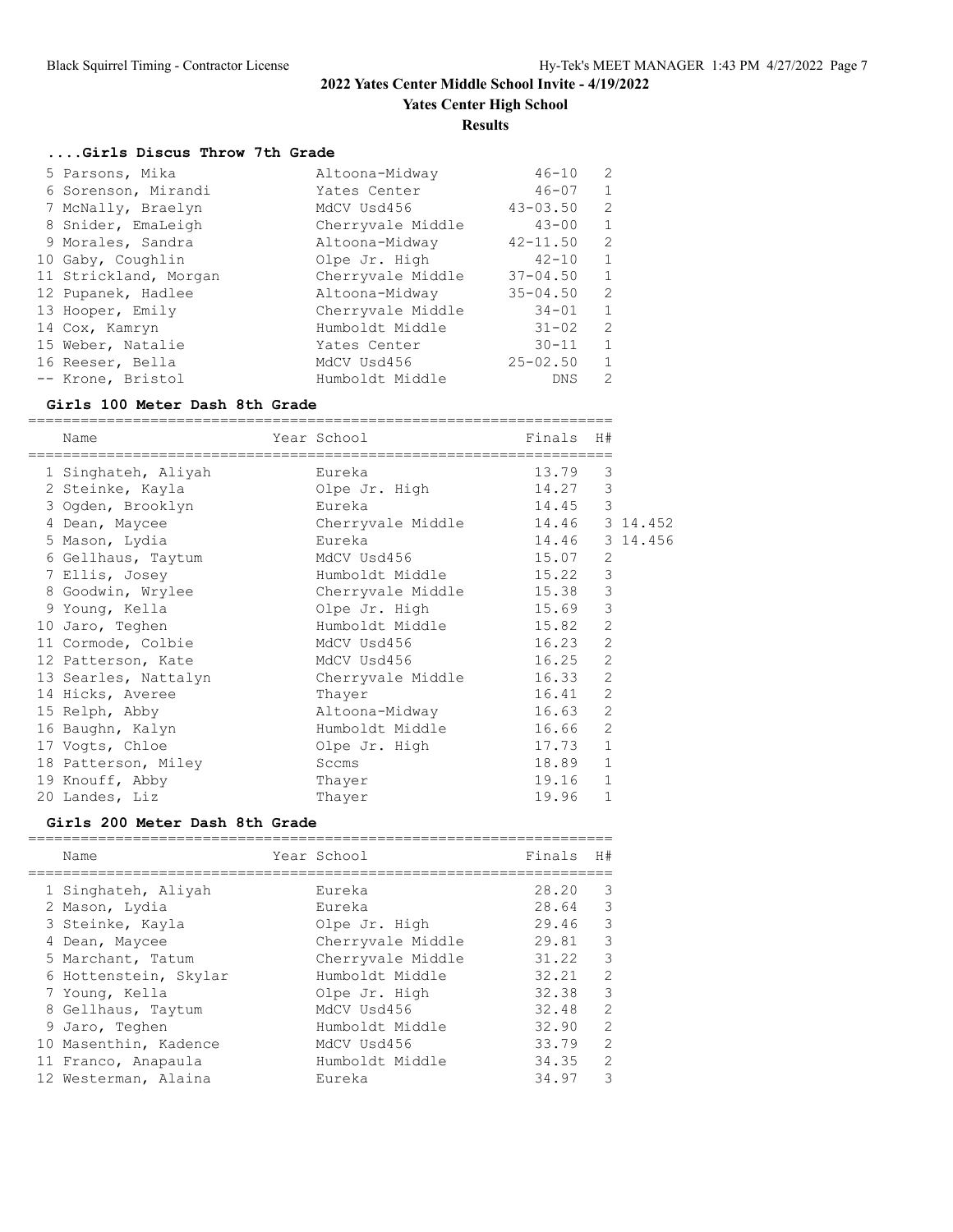**Yates Center High School**

**Results**

## **....Girls 200 Meter Dash 8th Grade**

| 13 Relph, Abby      | Altoona-Midway    | 35.29      | - 2 |
|---------------------|-------------------|------------|-----|
| 14 Gilchrist, Eryn  | Yates Center      | 36.94      | 1   |
| 15 Broyles, Addyson | Olpe Jr. High     | 37.44      | 2   |
| 16 Reed, Ella       | MdCV Usd456       | 37.82      | -2  |
| 17 Knouff, Abby     | Thaver            | 43.62      | 1   |
| 18 Claxton, Ava     | Thayer            | 49.46      | 1   |
| -- Blocker, Rhayjin | Cherryvale Middle | DNS        | 3   |
| -- Landes, Liz      | Thayer            | <b>DNS</b> | 1   |

## **Girls 400 Meter Dash 8th Grade**

| Name                  | Year School                         | Finals      | H#           |               |
|-----------------------|-------------------------------------|-------------|--------------|---------------|
| 1 Steinke, Kayla      | Olpe Jr. High 1:10.02               |             | 3            |               |
| 2 Totty, Lexi         | MdCV Usd456 1:13.03 3               |             |              |               |
| 3 Blocker, Rhayjin    | Cherryvale Middle 1:13.40           |             | 3            |               |
| 4 Young, Kella        | Olpe Jr. High 1:13.53               |             | 3            |               |
| 5 Wilson, Ella        | Olpe Jr. High 1:13.68               |             | 3            |               |
| 6 Marchant, Tatum     | Cherryvale Middle 1:16.97           |             | 3            |               |
| 7 Franco, Anapaula    | Humboldt Middle 1:20.41             |             | 3            |               |
| 8 Noble, Ava          | Eureka                              | 1:22.05     | 2            |               |
| 9 Patterson, Kate     | MdCV Usd456 1:23.77 2               |             |              |               |
| 10 Westerman, Alaina  | e barang Bureka                     | $1:24.23$ 2 |              |               |
| 11 Baumgartel, Miley  | e barang kabupatèn Kabupatén Bureka | $1:25.25$ 2 |              |               |
| 12 Thompson, Catayah  | MdCV Usd456                         | 1:26.84     | 2            |               |
| 13 Hicks, Averee      | Thayer                              | 1:27.64     | 3            |               |
| 14 Gilchrist, Eryn    | Yates Center                        | 1:29.99     | $\mathbf{1}$ |               |
| 15 Landes, Liz        | Thayer                              | 1:49.25     | $\mathbf{1}$ |               |
| 16 Patterson, Miley   | Sccms                               | 2:02.30 1   |              |               |
| -- Bennett, Aubrianna | Cherryvale Middle                   | DQ.         |              | 2 out of lane |

#### **Girls 800 Meter Run 8th Grade**

| Name                    | Year School             | Finals  |
|-------------------------|-------------------------|---------|
| 1 Rucker, Brenna        | Eureka                  | 2:47.94 |
| $1:23.102$ $(1:23.102)$ | 2:47.936(1:24.835)      |         |
| 2 Hottenstein, Skylar   | Humboldt Middle         | 2:55.18 |
| $1:23.452$ $(1:23.452)$ | $2:55.173$ $(1:31.722)$ |         |
| 3 Chambers, Aubrey      | Yates Center            | 3:07.21 |
| $1:28.324$ $(1:28.324)$ | $3:07.209$ $(1:38.885)$ |         |
| 4 Temeyer, Kamryn       | Olpe Jr. High           | 3:12.35 |
| $1:31.415$ $(1:31.415)$ | $3:12.343$ $(1:40.928)$ |         |
| 5 Bennett, Aubrianna    | Cherryvale Middle       | 3:31.27 |
| $1:37.396$ $(1:37.396)$ | $3:31.269$ $(1:53.874)$ |         |
| 6 Westerman, Addison    | Eureka                  | 3:38.03 |
| $1:41.277$ $(1:41.277)$ | $3:38.023$ $(1:56.747)$ |         |
| 7 Baumgartel, Miley     | Eureka                  | 3:51.42 |
| $1:46.034$ $(1:46.034)$ | $3:51.419$ $(2:05.385)$ |         |
|                         |                         |         |

### **Girls 1600 Meter Run 8th Grade**

| Name | Year School | Finals |
|------|-------------|--------|
|      |             |        |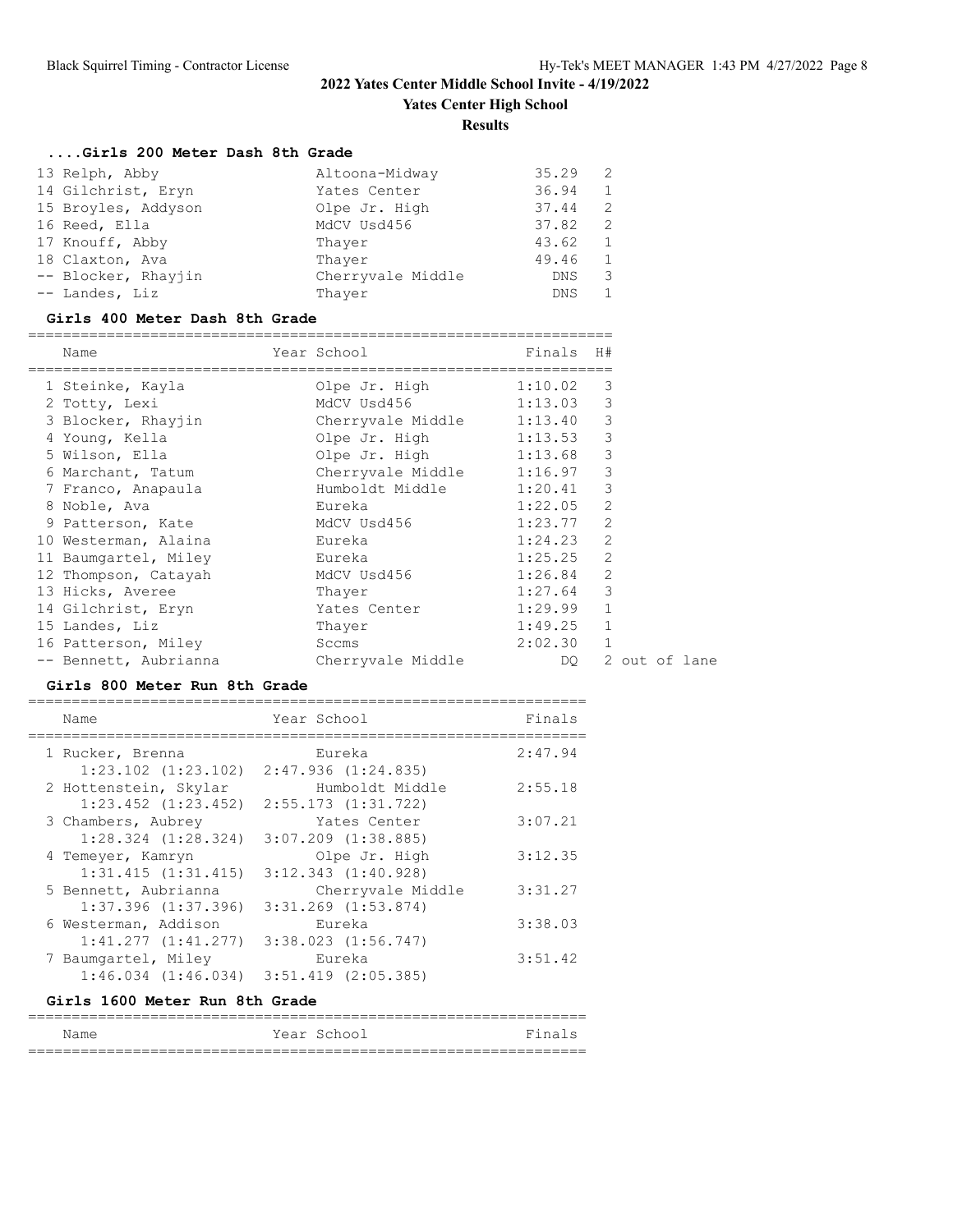**Yates Center High School**

**Results**

## **....Girls 1600 Meter Run 8th Grade**

| 1 Mongeau, Britta                               | Eureka                  | 6:01.02                                         |                         |  |
|-------------------------------------------------|-------------------------|-------------------------------------------------|-------------------------|--|
| $1:20.459$ $(1:20.459)$                         | 2:56.625(1:36.167)      | $4:33.907$ $(1:37.282)$                         | $6:01.014$ $(1:27.108)$ |  |
| 2 Skalsky, Lilly                                | Olpe Jr. High           | 6:04.13                                         |                         |  |
| $1:24.034$ $(1:24.034)$                         | 2:58.357(1:34.323)      | $4:35.433$ $(1:37.077)$                         | 6:04.130(1:28.698)      |  |
| 3 Buck, Rose                                    | Eureka                  | 6:06.77                                         |                         |  |
| $1:23.570$ $(1:23.570)$                         | $2:57.173$ $(1:33.603)$ | $4:34.899$ $(1:37.727)$                         | $6:06.761$ $(1:31.862)$ |  |
| 4 Temeyer, Kamryn                               | Olpe Jr. High           | 6:42.12                                         |                         |  |
| $1:29.781$ $(1:29.781)$                         | $3:14.152$ $(1:44.372)$ | $5:01.748$ $(1:47.597)$                         | $6:42.112$ $(1:40.364)$ |  |
| 5 Chambers, Aubrey                              | Yates Center            | 6:57.31                                         |                         |  |
| $1:29.067$ $(1:29.067)$                         | 3:15.077(1:46.011)      | $5:07.079$ $(1:52.002)$                         | $6:57.305$ $(1:50.226)$ |  |
| 6 Melendez, Tori                                | Humboldt Middle         | 7:14.43                                         |                         |  |
| $1:35.485$ $(1:35.485)$                         | $3:30.860$ $(1:55.376)$ | $5:28.858$ $(1:57.998)$                         | $7:14.424$ $(1:45.567)$ |  |
| 7 Patterson, Kate                               | MdCV Usd456             | 7:26.31                                         |                         |  |
| $1:31.657$ $(1:31.657)$ $3:22.314$ $(1:50.658)$ |                         | $5:29.322$ $(2:07.008)$ $7:26.302$ $(1:56.981)$ |                         |  |

## **Girls 3200 Meter Run 8th Grade**

| Name                    | Year School                                                                                        | Finals                                                                    |  |
|-------------------------|----------------------------------------------------------------------------------------------------|---------------------------------------------------------------------------|--|
|                         |                                                                                                    |                                                                           |  |
| 1 Skalsky, Lilly        |                                                                                                    | Olpe Jr. High 12:48.05                                                    |  |
|                         | $1:19.870$ $(1:19.870)$ $2:57.078$ $(1:37.209)$ $4:37.564$ $(1:40.486)$ $6:19.249$ $(1:41.685)$    |                                                                           |  |
| $7:58.882$ $(1:39.634)$ |                                                                                                    | $9:38.380$ $(1:39.499)$ $11:15.460$ $(1:37.080)$ $12:48.046$ $(1:32.586)$ |  |
| 2 Buck, Rose            | Eureka                                                                                             | 12:55.36                                                                  |  |
| 1:15.993(1:15.993)      |                                                                                                    | $2:50.357$ $(1:34.364)$ $4:30.031$ $(1:39.675)$ $6:12.799$ $(1:42.768)$   |  |
|                         | 7:54.209 (1:41.410) 9:37.819 (1:43.611) 11:20.515 (1:42.696) 12:55.352 (1:34.838)                  |                                                                           |  |
| 3 Mongeau, Britta       |                                                                                                    | Eureka 13:27.05                                                           |  |
|                         | $1:18.845$ (1:18.845) $2:58.761$ (1:39.916) $4:47.582$ (1:48.822) 6:37.934 (1:50.353)              |                                                                           |  |
|                         | 8:27.392 (1:49.459) 10:12.783 (1:45.391) 11:58.232 (1:45.449) 13:27.050 (1:28.819)                 |                                                                           |  |
| 4 Totty, Lexi           |                                                                                                    | MdCV Usd456 14:21.04                                                      |  |
|                         | $1:26.908$ $(1:26.908)$ $3:10.764$ $(1:43.857)$ $4:58.780$ $(1:48.017)$ $6:49.124$ $(1:50.344)$    |                                                                           |  |
|                         | $8:46.849$ $(1:57.726)$ $10:47.287$ $(2:00.439)$ $12:42.814$ $(1:55.527)$ $14:21.034$ $(1:38.220)$ |                                                                           |  |
| 5 Melendez, Tori        |                                                                                                    | Humboldt Middle 15:26.44                                                  |  |
|                         | $1:33.216$ $(1:33.216)$ $3:29.210$ $(1:55.994)$ $5:29.718$ $(2:00.509)$ $7:31.880$ $(2:02.162)$    |                                                                           |  |
|                         | $9:34.062$ $(2:02.183)$ $11:36.632$ $(2:02.570)$ $13:37.168$ $(2:00.536)$ $15:26.432$ $(1:49.265)$ |                                                                           |  |

### **Girls 75 Meter Hurdles 8th Grade**

| Name                | Year School       | Finals |
|---------------------|-------------------|--------|
| 1 Singhateh, Aliyah | Eureka            | 13.72  |
| 2 Hull, Laney       | Humboldt Middle   | 13.91  |
| 3 Skalsky, Lilly    | Olpe Jr. High     | 14.23  |
| 4 Wilson, Ella      | Olpe Jr. High     | 14.95  |
| 5 Franco, Anapaula  | Humboldt Middle   | 15.01  |
| 6 Ellis, Josey      | Humboldt Middle   | 15.23  |
| 7 Ward, Tristin     | Cherryvale Middle | 16.31  |
| 8 Patterson, Kate   | MdCV Usd456       | 18.56  |

## **Girls 4x100 Meter Relay 8th Grade**

| School                              | Finals               |
|-------------------------------------|----------------------|
| 1 Eureka 'A'                        | 55.49                |
| 1) Mason, Lydia                     | 2) Miller, Madelyn   |
| 3) Ogden, Brooklyn                  | 4) Singhateh, Aliyah |
| 2 Cherryvale Middle<br>$\mathsf{A}$ | 58.94                |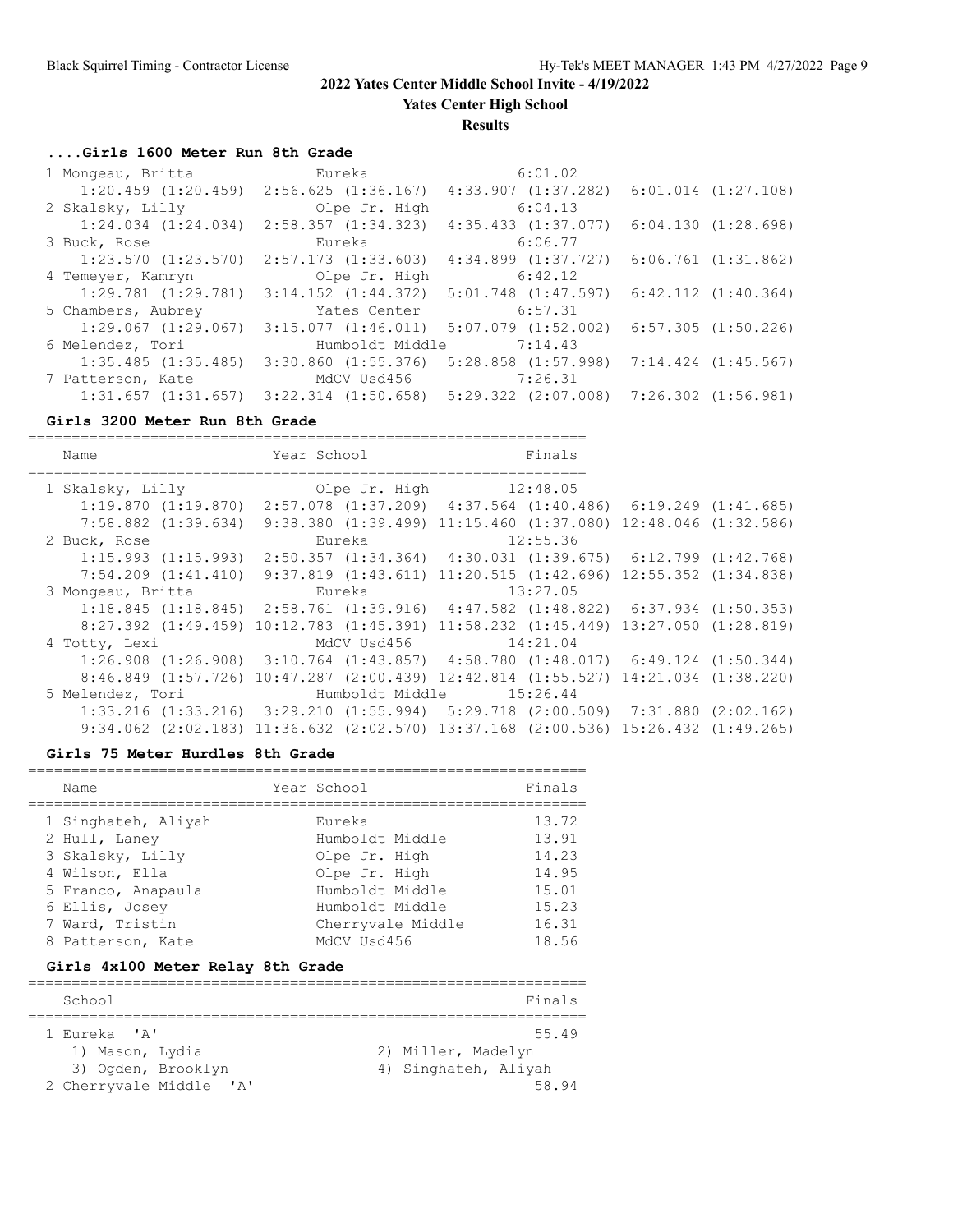**Yates Center High School**

#### **Results**

#### **....Girls 4x100 Meter Relay 8th Grade**

| 1) Blocker, Rhayjin    | 2) Marchant, Tatum  |
|------------------------|---------------------|
| 3) Goodwin, Wrylee     | 4) Dean, Maycee     |
| 3 Humboldt Middle 'A'  | 1:00.74             |
| 1) Ellis, Josey        | 2) Jaro, Teghen     |
| 3) Hottenstein, Skylar | 4) Hull, Laney      |
| 4 MdCV Usd456 'A'      | 1:05.33             |
| 1) Masenthin, Kadence  | 2) Reed, Ella       |
| 3) Thompson, Catayah   | 4) Gellhaus, Taytum |
| 5 Olpe Jr. High 'A'    | 1:10.47             |
| 1) Wright, Addison     | 2) Broyles, Addyson |
| 3) Monk, Riley         | 4) Vogts, Chloe     |

#### **Girls 4x200 Meter Relay 8th Grade**

================================================================ School Finals ================================================================ 1 Eureka 'A' 2:03.34 1) Mongeau, Britta 2) Ogden, Brooklyn 3) Miller, Madelyn 1988 (4) Rucker, Brenna 2 Cherryvale Middle 'A' 2:15.61 1) Ward, Tristin 2) Bennett, Bri 3) Collins, Ahlayna (4) Blocker, Rhayjin 3 MdCV Usd456 'A' 2:19.42 1) Cormode, Colbie 2) Masenthin, Kadence 3) Rose, Mady (4) McNally, Braelyn 4 Humboldt Middle 'A' 2:28.10 1) Reno, Grace 2) Baughn, Kalyn 3) Melendez, Tori (4) Woods, Rylee 5 Olpe Jr. High 'A' 2:31.78 1) Wright, Addison 2) Broyles, Addyson 3) Monk, Riley (4) Vogts, Chloe

#### **Girls 800 Sprint Medley 8th Grade**

| School                  | Finals                 |
|-------------------------|------------------------|
| 1 Olpe Jr. High 'A'     | 2:15.24                |
| 1) Young, Kella         | 2) Wilson, Ella        |
| 3) Temeyer, Kamryn      | 4) Steinke, Kayla      |
| 2 Eureka 'A'            | 2:18.74                |
| 1) Baumgartel, Miley    | 2) Noble, Ava          |
| 3) Westerman, Addison   | 4) Buck, Rose          |
| 3 Cherryvale Middle 'A' | 2:20.14                |
| 1) Bennett, Bri         | 2) Ward, Tristin       |
| 3) Marchant, Tatum      | 4) Goodwin, Wrylee     |
| 4 MdCV Usd456 'A'       | 2:21.64                |
| 1) McNally, Braelyn     | 2) Criqui, Emily       |
| 3) Rose, Mady           | 4) Totty, Lexi         |
| 5 Humboldt Middle 'A'   | 2:21.71                |
| 1) Ellis, Josey         | 2) Franco, Anapaula    |
| 3) Jaro, Teghen         | 4) Hottenstein, Skylar |

================================================================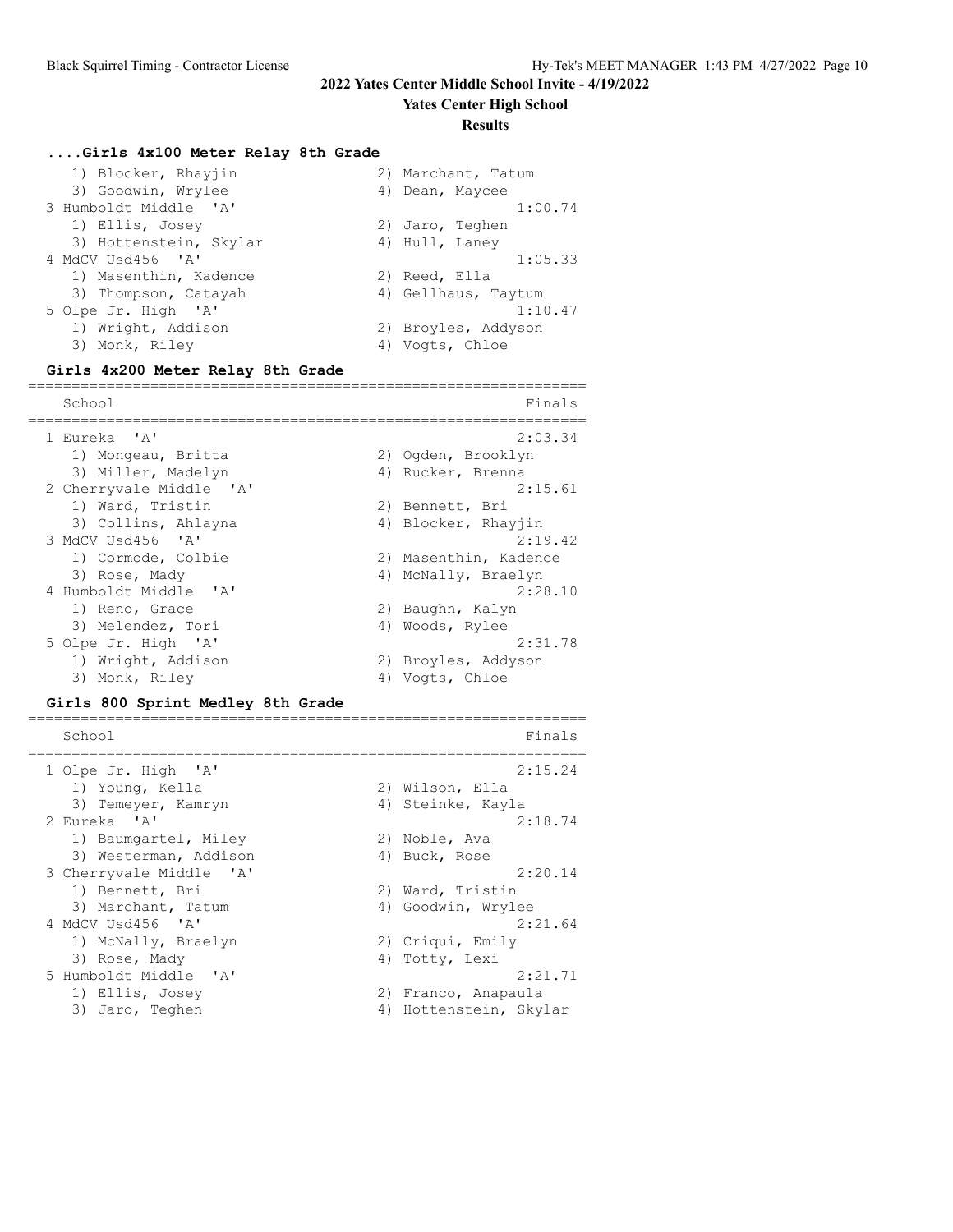### **Yates Center High School**

**Results**

## **Girls High Jump 8th Grade**

| Name                                                                                                |  | Year School                                                                         | Finals       |
|-----------------------------------------------------------------------------------------------------|--|-------------------------------------------------------------------------------------|--------------|
| 1 Hull, Laney                                                                                       |  | Humboldt Middle                                                                     | $4 - 08.00$  |
| $0\qquad 0\qquad 0\qquad 0\qquad 0$                                                                 |  | $3-06$ $3-08$ $3-10$ $4-00$ $4-02$ $4-04$ $4-06$ $4-08$ $4-10$<br>$\Omega$<br>O XXX |              |
| 2 Rucker, Brenna                                                                                    |  | Eureka                                                                              | $4 - 04.00$  |
| $3-06$ $3-08$ $3-10$ $4-00$ $4-02$ $4-04$ $4-06$<br>$\begin{matrix} 0 & 0 & 0 & 0 & 0 \end{matrix}$ |  | O XXX                                                                               |              |
| 3 Gilchrist, Eryn                                                                                   |  | Yates Center                                                                        | $4 - 00.00$  |
| $3-06$ $3-08$ $3-10$ $4-00$ $4-02$<br>XO O XO XXX<br>$\circ$                                        |  |                                                                                     |              |
| 4 Temeyer, Kamryn                                                                                   |  | Olpe Jr. High                                                                       | $J4 - 00.00$ |
| $3-06$ $3-08$ $3-10$ $4-00$ $4-02$<br>O O XO XXO XXX                                                |  |                                                                                     |              |
| 5 Collins, Ahlayna<br>$3 - 06$ $3 - 08$                                                             |  | Cherryvale Middle                                                                   | $3 - 06.00$  |
| <b>XXX</b><br>$\bigcirc$                                                                            |  |                                                                                     |              |
| -- Searles, Nattalyn<br>$3 - 06$                                                                    |  | Cherryvale Middle                                                                   | NΗ           |
| XXX                                                                                                 |  |                                                                                     |              |

### **Girls Long Jump 8th Grade**

| -------<br>Name                                     | Year School       | Finals        |
|-----------------------------------------------------|-------------------|---------------|
| 1 Skalsky, Lilly<br>14-05 14-01.50 13-10            | Olpe Jr. High     | $14 - 05.00$  |
| 2 Totty, Lexi<br>FOUL 13-10 13-01.50                | MdCV Usd456       | $13 - 10.00$  |
| 3 Mason, Lydia<br>13-06 13-04 12-10                 | Eureka            | $13 - 06.00$  |
| 4 Hull, Laney<br>FOUL FOUL 13-06                    | Humboldt Middle   | $J13 - 06.00$ |
| 5 Wilson, Ella<br>FOUL 13-02.50 FOUL                | Olpe Jr. High     | $13 - 02.50$  |
| 6 Dean, Maycee<br>12-05 12-01 12-00                 | Cherryvale Middle | $12 - 05.00$  |
| 7 Goodwin, Wrylee<br>$11-00$ $11-10.50$ $12-02$     | Cherryvale Middle | $12 - 02.00$  |
| 8 Gellhaus, Taytum<br>FOUL 12-02 FOUL               | MdCV Usd456       | $J12 - 02.00$ |
| 9 Relph, Abby<br>$10 - 05.50$ 9-07.50               | Altoona-Midway    | $10 - 05.50$  |
| 10 Bennett, Bri<br>$10 - 04.50$ $10 - 05$ $10 - 02$ | Cherryvale Middle | $10 - 05.00$  |
| 11 Westerman, Addison<br>$9-11$ $8-06.50$ $9-03$    | Eureka            | $9 - 11.00$   |
| 12 Reed, Ella<br>$9-03$ $9-07$ $9-05.50$            | MdCV Usd456       | $9 - 07.00$   |
| 13 Landes, Liz<br>$FOUL$ 8-09                       | Thayer            | $8 - 09.00$   |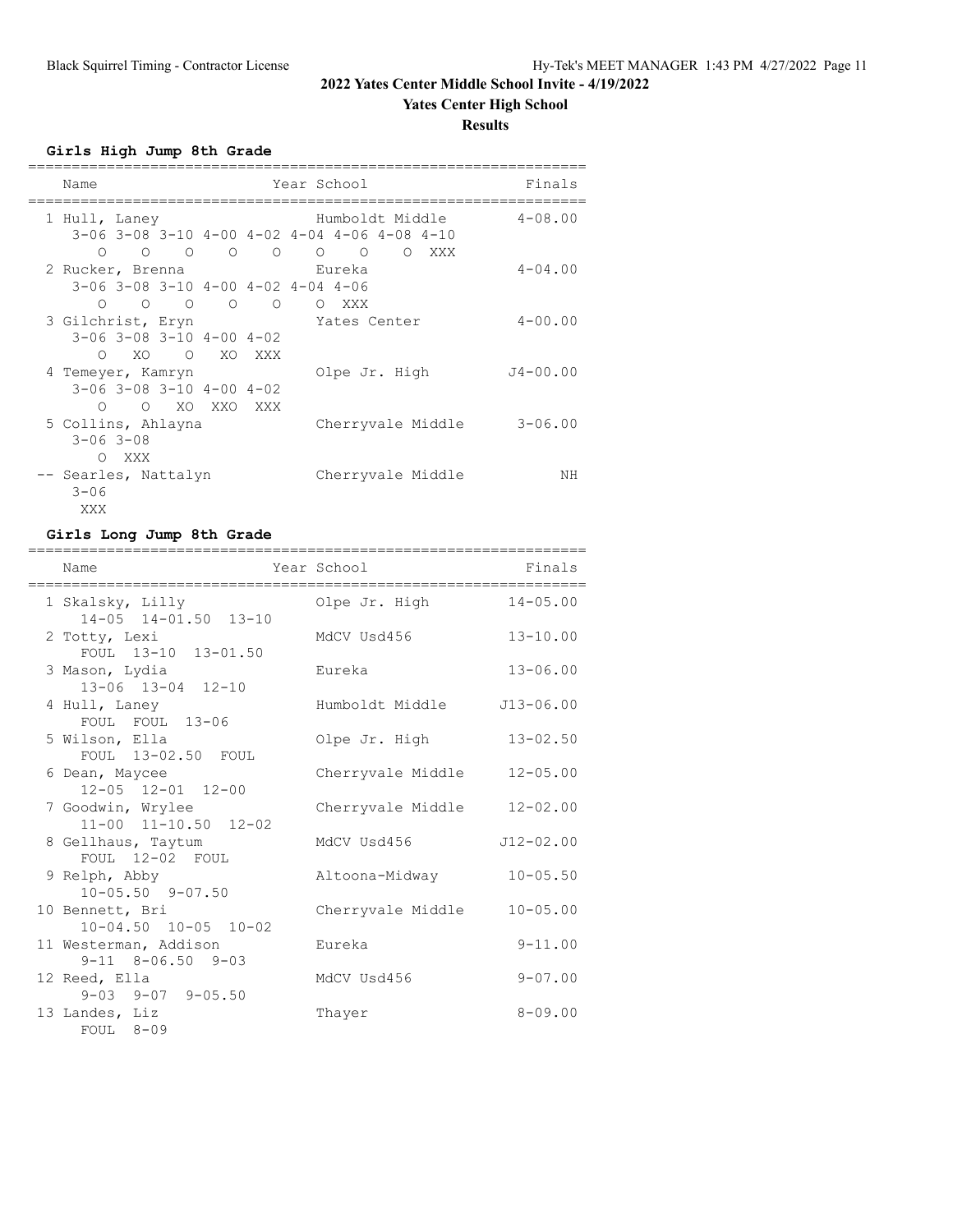### **Yates Center High School**

**Results**

### **Girls Shot Put 8th Grade**

| Name                                                           | Year School       | Finals                       | H#                           |
|----------------------------------------------------------------|-------------------|------------------------------|------------------------------|
| 1 Hicks, Averee<br>29-08.50 27-06.50 31-05.50                  | Thayer            | $31 - 05.50$                 | $\mathbf{1}$                 |
| 2 Owings, Harlie<br>27-11 29-03 30-03.75                       | Eureka            | $30 - 03.75$                 | 2                            |
| 3 Patterson, Miley<br>29-10 27-00.50 28-08                     | Sccms             | $29 - 10.00$                 | 2                            |
| 4 Baughn, Kalyn<br>27-11.50 26-00.50 26-00.75                  | Humboldt Middle   | $27 - 11.50$                 | 2                            |
| 5 Masenthin, Kadence<br>$25 - 07.50$ $27 - 04.50$ $26 - 11.25$ | MdCV Usd456       | $27 - 04.50$                 | 2                            |
| 6 Chambers, Aubrey<br>26-11 25-09.50 25-08                     | Yates Center      | $26 - 11.00$                 | 2                            |
| 7 Wright, Addison<br>26-06.50 26-07 25-10.50                   | Olpe Jr. High     | $26 - 07.00$                 | 2                            |
| 8 Miller, Madelyn<br>25-01 23-04.50 26-03                      | Eureka            | $26 - 03.00$                 | 2                            |
| 9 Woods, Rylee<br>25-06.50 26-01.50 25-11.50                   | Humboldt Middle   | $26 - 01.50$                 | 2                            |
| 10 Reno, Grace<br>25-01 25-06 25-08                            | Humboldt Middle   | $25 - 08.00$                 | 2                            |
| 11 Searles, Nattalyn<br>25-00 23-05 23-05                      | Cherryvale Middle | $25 - 00.00$                 | $\mathbf{1}$                 |
| 12 Rucker, Brenna<br>24-11 24-07.50 24-11.50                   | Eureka            | $24 - 11.50$                 | $\mathbf{2}$                 |
| 13 Monk, Riley<br>$21 - 00$ $20 - 10.50$<br>$23 - 02$          | Olpe Jr. High     | $23 - 02.00$                 | $\mathbf{1}$                 |
| 14 Knuth, Maddie<br>$22 - 00.50$ $20 - 03$<br>$21 - 05$        | Olpe Jr. High     | $22 - 00.50$                 | $\mathbf{1}$                 |
| 15 Tiger, Eryn<br>$21 - 08$ $21 - 00.75$<br>$20 - 07$          | Altoona-Midway    | $21 - 08.00$                 | $\overline{2}$               |
| 16 Cormode, Colbie<br>20-02 21-01.50<br>$20 - 11.50$           | MdCV Usd456       | $21 - 01.50$<br>$20 - 11.00$ | $\mathbf{1}$<br>$\mathbf{1}$ |
| 17 Thompson, Catayah<br>20-04 20-11 20-05                      | MdCV Usd456       |                              | $\mathbf{1}$                 |
| 18 Bennett, Aubrianna<br>19-07.50 19-02 18-05                  | Cherryvale Middle | $19 - 07.50$                 |                              |
| 19 Claxton, Ava<br>19-00 17-03 19-00                           | Thayer            | $19 - 00.00$                 | $\mathbf{1}$                 |
| 20 Metzger, Kahmaya<br>FOUL 16-09 16-04.50                     | Cherryvale Middle | 16-09.00                     | $\mathbf{1}$                 |

## **Girls Discus Throw 8th Grade**

| Name                | Year School     | Finals       | H#             |
|---------------------|-----------------|--------------|----------------|
| 1 Owings, Harlie    | Eureka          | $72 - 10$    | - 2            |
| 2 Patterson, Miley  | Sccms           | $69 - 08.50$ | $\overline{2}$ |
| 3 Knuth, Maddie     | Olpe Jr. High   | $63 - 05$    | $\overline{2}$ |
| 4 Reno, Grace       | Humboldt Middle | $63 - 01.50$ | $\overline{2}$ |
| 5 Tiger, Eryn       | Altoona-Midway  | $62 - 05$    | - 2            |
| 6 Broyles, Addyson  | Olpe Jr. High   | $60 - 03.50$ | -2             |
| 7 Woods, Rylee      | Humboldt Middle | $59 - 11$    | 2              |
| 8 Thompson, Catayah | MdCV Usd456     | $59 - 02.50$ | $\mathcal{L}$  |
|                     |                 |              |                |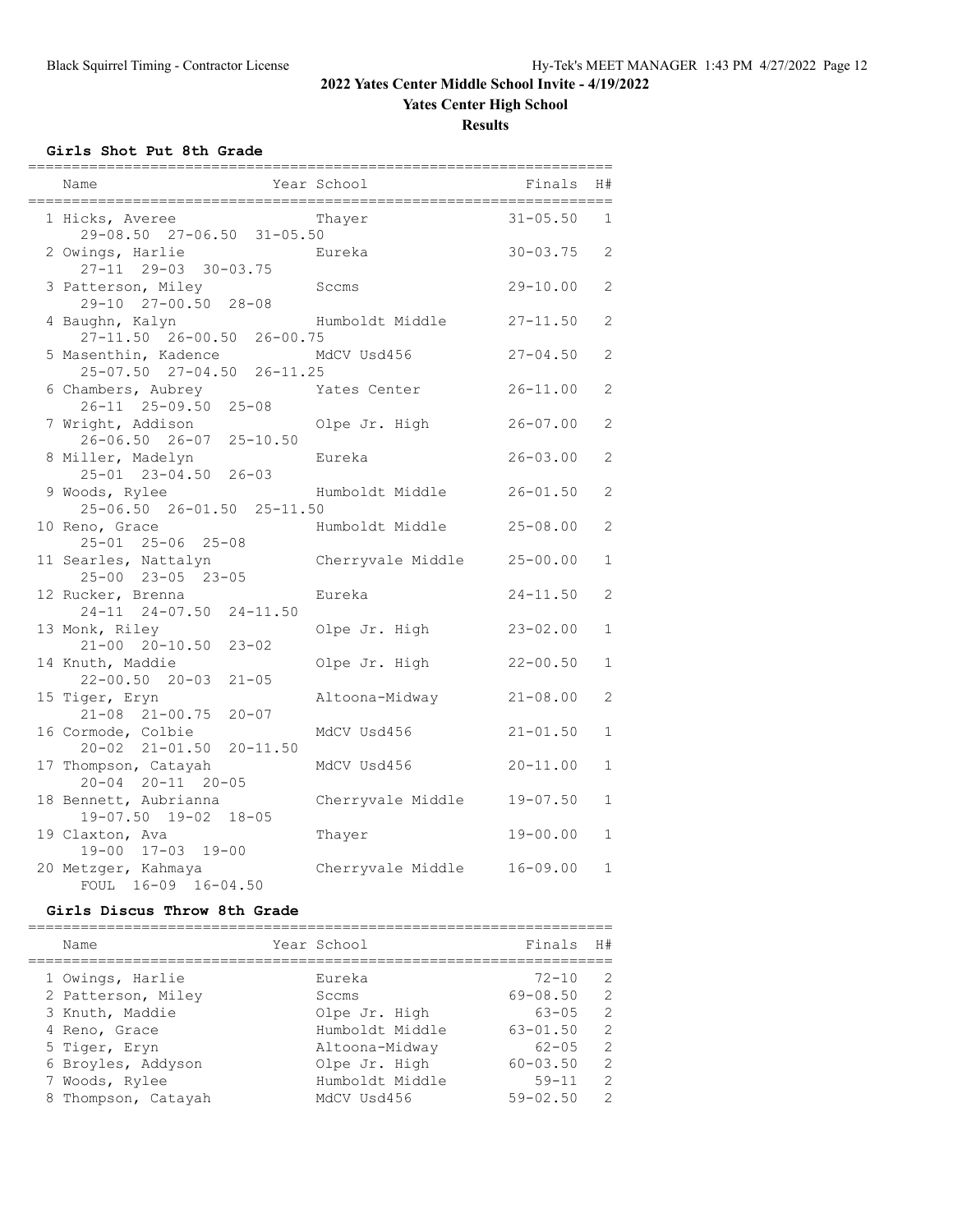**Yates Center High School**

**Results**

### **....Girls Discus Throw 8th Grade**

| 9 Hicks, Averee      | Thayer            | $55 - 08$    | 1 |
|----------------------|-------------------|--------------|---|
| 10 Searles, Nattalyn | Cherryvale Middle | $54 - 05$    | 1 |
| 11 Westerman, Alaina | Eureka            | $48 - 07$    | 2 |
| 12 Baughn, Kalyn     | Humboldt Middle   | $44 - 09.50$ | 1 |
| 13 Cormode, Colbie   | MdCV Usd456       | $41 - 11$    | 2 |
| 14 Flott, Ava        | Olpe Jr. High     | $39 - 05$    | 1 |
| 15 Collins, Ahlayna  | Cherryvale Middle | $37 - 02$    | 1 |
| 16 Claxton, Ava      | Thayer            | $36 - 01.50$ | 1 |
| 17 Knouff, Abby      | Thayer            | $35 - 02.50$ | 1 |
| 18 Reed, Ella        | MdCV Usd456       | $28 - 05$    | 1 |
| 19 Metzger, Kahmaya  | Cherryvale Middle | $25 - 10$    | 1 |
| -- Koch, Savannah    | Humboldt Middle   | <b>DNS</b>   | 1 |

## **Boys 100 Meter Dash 7th Grade**

| Name                 | Year School       | Finals | H#             |
|----------------------|-------------------|--------|----------------|
| 1 Heins, Levi        | Olpe Jr. High     | 13.77  | 3              |
| 2 Culbertson, Bryce  | Humboldt Middle   | 14.24  | 3              |
| 3 Riles, Gavin       | Yates Center      | 14.71  | 3              |
| 4 Traver, Landon     | MdCV Usd456       | 14.84  | 3              |
| 5 Lewis, Christian   | Eureka            | 14.93  | $\overline{2}$ |
| 6 Hughes, Mason      | Eureka            | 15.34  | 3              |
| 7 Davis, Kotah       | Eureka            | 15.95  | $\overline{2}$ |
| 8 Groff, Spencer     | Cherryvale Middle | 16.01  | 3              |
| 9 Smith, Lincoln     | Olpe Jr. High     | 16.41  | 3              |
| 10 Jones, Jeremiah   | Yates Center      | 16.95  | $\overline{2}$ |
| 11 Nickel, Charlie   | Sccms             | 17.20  | $\mathbf{1}$   |
| 12 Raida, Trey       | Thayer            | 17.26  | 3              |
| 13 VanLeeuwen, Luke  | Humboldt Middle   | 17.41  | $\overline{2}$ |
| 14 Poole, Nathan     | Cherryvale Middle | 17.66  | $\overline{2}$ |
| 15 Whittley, Braxton | Thayer            | 17.91  | $\mathbf{1}$   |
| 16 Schields, Michael | Yates Center      | 17.92  | $\mathbf{1}$   |
| 17 Mason, Cyler      | Humboldt Middle   | 18.04  | $\mathfrak{D}$ |
| 18 Vogeler, Chase    | MdCV Usd456       | 18.69  | $\overline{2}$ |
| 19 Koder, Syrus      | Sccms             | 20.49  | $\overline{2}$ |
| 20 Thornton, Jacob   | Thayer            | 25.34  | $\mathbf{1}$   |

### **Boys 200 Meter Dash 7th Grade**

| Name                   | Year School     | Finals    | H#                       |
|------------------------|-----------------|-----------|--------------------------|
| 1 Cook, Collin         | Humboldt Middle | 28.83     | $\overline{\mathbf{3}}$  |
| 2 Hughes, Mason        | Eureka          | 30.02 3   |                          |
| 3 Riles, Gavin         | Yates Center    | $30.07$ 3 |                          |
| 4 Yowell, Cory         | Olpe Jr. High   | $30.18$ 3 |                          |
| 5 Lewis, Christian     | Eureka          | 30.60     | 2                        |
| 6 Lingenfelter, Dalton | MdCV Usd456     | $31.61$ 3 |                          |
| 7 Musick, John         | Olpe Jr. High   | $31.65$ 3 |                          |
| 8 O'Connor, Taj        | Altoona-Midway  | 32.10     | $\overline{3}$           |
| 9 Ivy, Broc            | Humboldt Middle | 32.32     | 2                        |
| 10 Arnold, Asher       | Yates Center    | 34.19     | $\overline{\phantom{a}}$ |
| 11 Escareno, Cruz      | Eureka          | 34.25     | 2                        |
| 12 Rice, Wyatt         | MdCV Usd456     | 35.05     | 2                        |
| 13 Raida, Trey         | Thayer          | 35.18     | 2                        |
|                        |                 |           |                          |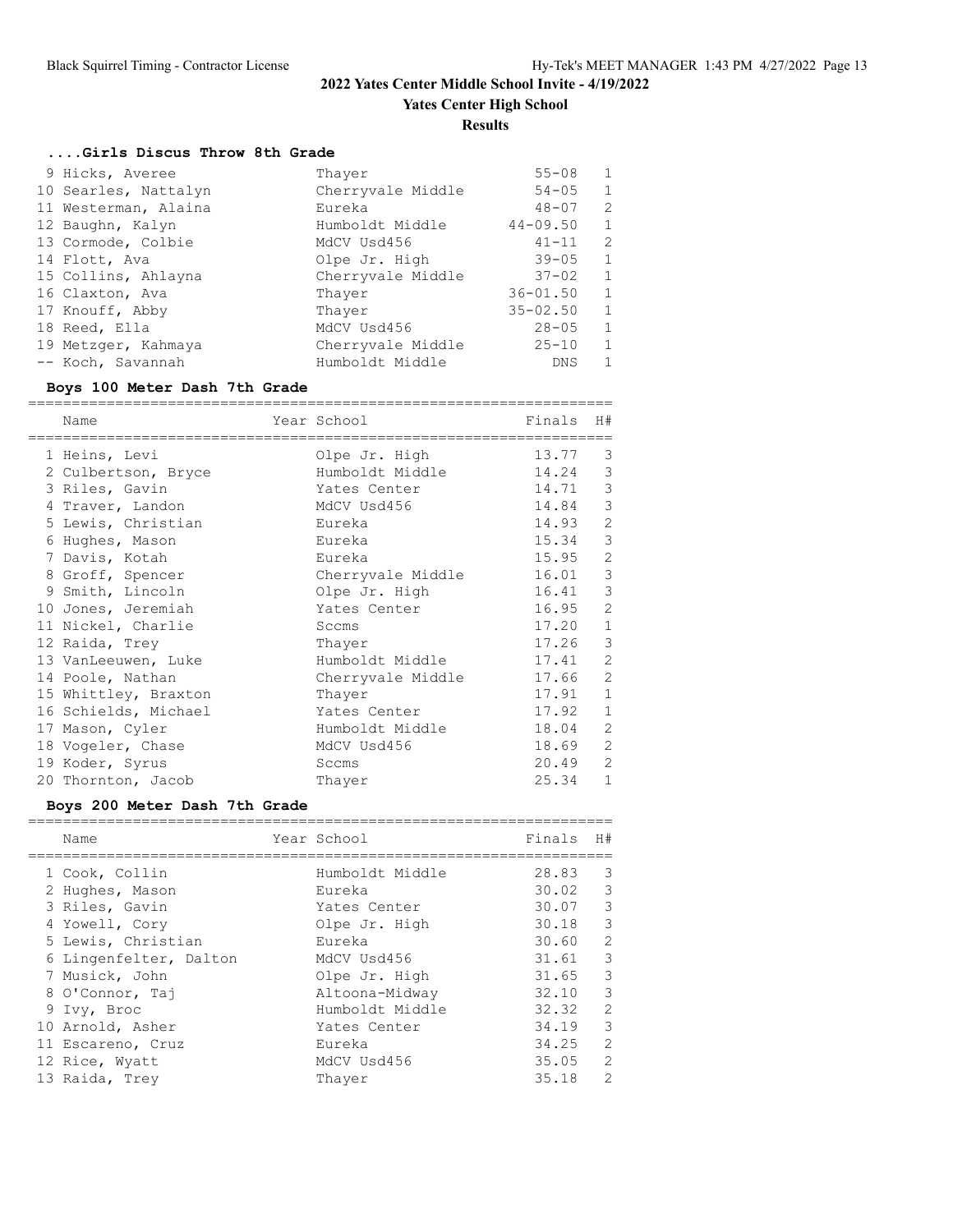**Yates Center High School**

#### **Results**

## **....Boys 200 Meter Dash 7th Grade**

| 14 Cox, Jonathon    | Thaver          | 36.05 | -1             |
|---------------------|-----------------|-------|----------------|
| 15 VanLeeuwen, Luke | Humboldt Middle | 36.50 | $\overline{2}$ |
| 16 Winn, Nathan     | Sccms           | 44.16 | $\overline{1}$ |
| 17 Claxton, Connor  | Thaver          | 47.69 | $\overline{1}$ |

### **Boys 400 Meter Dash 7th Grade**

| Name                 | Year School       | Finals  | H#             |
|----------------------|-------------------|---------|----------------|
| 1 Arnold, Isaac      | Olpe Jr. High     | 1:10.48 | 3              |
| 2 Ivy, Broc          | Humboldt Middle   | 1:13.23 | 3              |
| 3 Arnold, Asher      | Yates Center      | 1:13.76 | 3              |
| 4 Steinbrook, Zeke   | Thayer            | 1:14.22 | 3              |
| 5 Walker, Trae       | MdCV Usd456       | 1:14.34 | 3              |
| 6 Musick, John       | Olpe Jr. High     | 1:16.27 | 3              |
| 7 Rousselle, Carter  | Thayer            | 1:21.44 | $\mathbf{1}$   |
| 8 Davis, Kotah       | Eureka            | 1:22.81 | $\overline{2}$ |
| 9 Cummings, Marcus   | Yates Center      | 1:23.90 | 3              |
| 10 Cox, Deakon       | Eureka            | 1:24.56 | 2              |
| 11 Spradling, Keagan | Cherryvale Middle | 1:27.50 | 3              |
| 12 Stucker, Ayden    | MdCV Usd456       | 1:33.52 | 2              |
| 13 Cox, Jonathon     | Thayer            | 1:34.34 | $\mathbf{1}$   |
| 14 Nickel, Charlie   | Sccms             | 1:41.36 | $\mathbf{1}$   |
| 15 Pool, Jakob       | Eureka            | 1:44.75 | 2              |
| 16 Koder, Syrus      | Sccms             | 2:12.74 | 2              |
| -- VanLeeuwen, Luke  | Humboldt Middle   | DNS.    | $\overline{2}$ |

### **Boys 800 Meter Run 7th Grade**

| Name                                            | Year School                                                          | Finals  |
|-------------------------------------------------|----------------------------------------------------------------------|---------|
| 1 McGuire, Brecken<br>$1:15.636$ $(1:15.636)$   | Olpe Jr. High<br>$2:34.260$ $(1:18.624)$                             | 2:34.26 |
| 2 Arnold, Isaac<br>$1:26.367$ $(1:26.367)$      | Olpe Jr. High<br>$2:47.139$ $(1:20.772)$                             | 2:47.14 |
| 3 Burkholder, Colton<br>$1:24.241$ $(1:24.241)$ | Yates Center<br>2:53.408 (1:29.167)                                  | 2:53.41 |
| 4 Reed, Landon<br>$1:25.454$ $(1:25.454)$       | MdCV Usd456<br>$2:55.441$ $(1:29.987)$                               | 2:55.45 |
| 5 Smith, Lincoln<br>1:31.941(1:31.941)          | Olpe Jr. High<br>3:08.390(1:36.449)                                  | 3:08.39 |
| 6 Stoll, Isaac<br>$1:36.887$ $(1:36.887)$       | Yates Center<br>3:11.313(1:34.426)                                   | 3:11.32 |
| 7 Cummings, Marcus<br>$1:34.861$ $(1:34.861)$   | Yates Center<br>$3:12.583$ $(1:37.722)$                              | 3:12.59 |
| 8 Rice, Wyatt<br>$1:39.248$ $(1:39.248)$        | MdCV Usd456<br>$3:12.962$ $(1:33.715)$                               | 3:12.97 |
| 9 Escareno, Cruz<br>$1:42.291$ $(1:42.291)$     | Eureka<br>$3:22.067$ $(1:39.777)$                                    | 3:22.07 |
| 10 Schultz, Drake<br>$1:42.678$ $(1:42.678)$    | Thayer<br>$3:29.414$ $(1:46.737)$                                    | 3:29.42 |
| 11 Spradling, Keagan                            | Cherryvale Middle<br>$1:46.249$ $(1:46.249)$ $3:54.166$ $(2:07.918)$ | 3:54.17 |
| 12 Pool, Jakob<br>$2:12.154$ $(2:12.154)$       | Eureka<br>$4:22.599$ $(2:10.446)$                                    | 4:22.60 |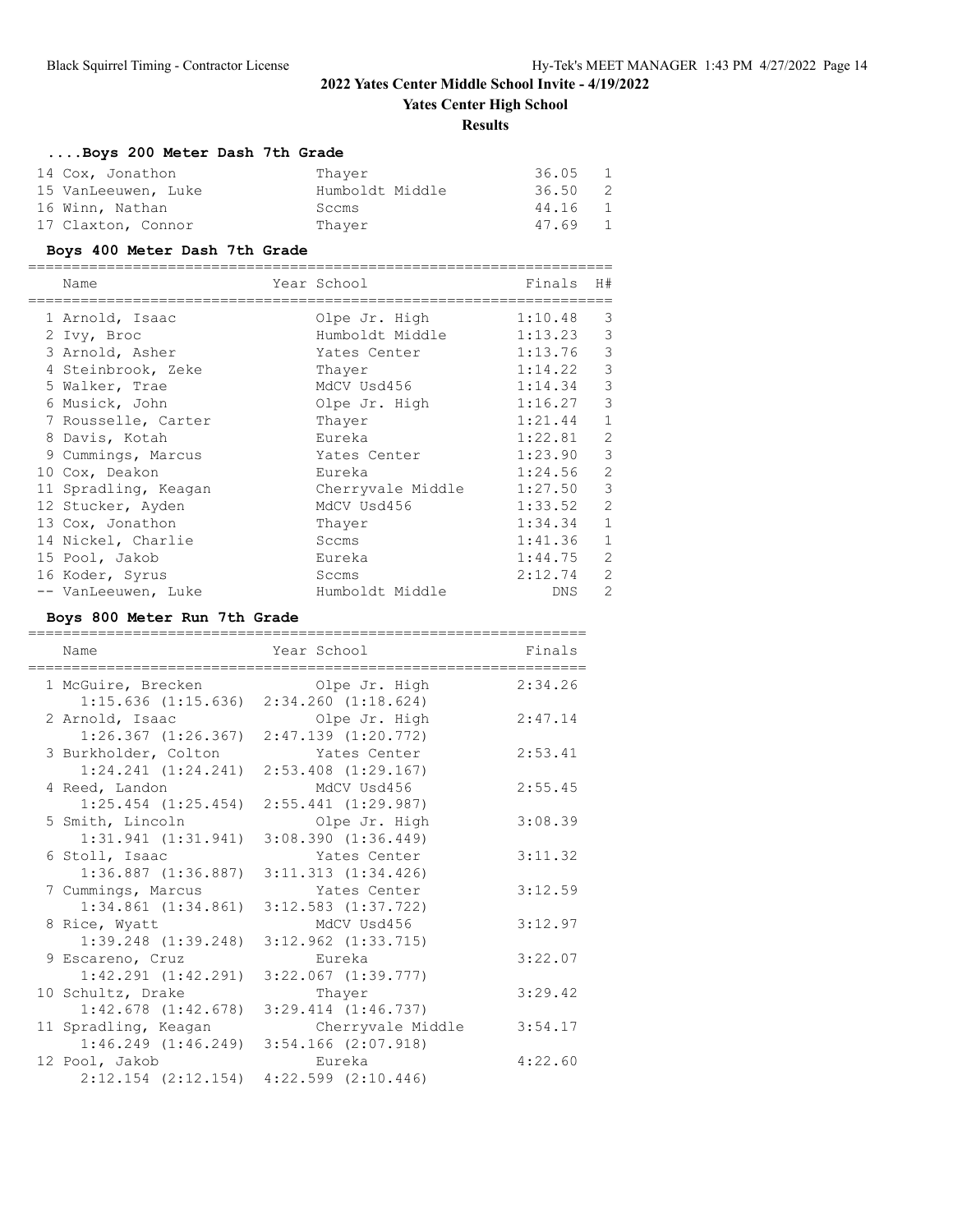**Yates Center High School**

**Results**

**Boys 1600 Meter Run 7th Grade**

| Name                                      | Year School                                                             | Finals                                                                                          |                         |
|-------------------------------------------|-------------------------------------------------------------------------|-------------------------------------------------------------------------------------------------|-------------------------|
| 1 McGuire, Brecken by Olpe Jr. High       |                                                                         | 5:28.48                                                                                         |                         |
| 2 Lingenfelter, Dalton                    | MdCV Usd456 5:47.65                                                     | $1:16.828$ $(1:16.828)$ $2:42.008$ $(1:25.181)$ $4:08.091$ $(1:26.083)$ $5:28.475$ $(1:20.385)$ |                         |
|                                           |                                                                         | 1:21.065 (1:21.065) 2:52.404 (1:31.340) 4:22.195 (1:29.791) 5:47.641 (1:25.447)                 |                         |
| 3 Arnold, Isaac                           | Olpe Jr. High 5:57.29                                                   |                                                                                                 |                         |
|                                           |                                                                         | $1:26.444$ $(1:26.444)$ $2:58.861$ $(1:32.417)$ $4:31.424$ $(1:32.563)$ $5:57.285$ $(1:25.862)$ |                         |
| 4 Jones, Kreed                            |                                                                         | Humboldt Middle 6:05.87                                                                         |                         |
|                                           | $1:24.637$ $(1:24.637)$ $2:59.417$ $(1:34.781)$ $4:35.139$ $(1:35.722)$ |                                                                                                 | $6:05.866$ $(1:30.727)$ |
| 5 Burkholder, Colton Mates Center 6:20.32 |                                                                         |                                                                                                 |                         |
|                                           | $1:30.038$ $(1:30.038)$ $3:12.959$ $(1:42.922)$ $4:55.659$ $(1:42.700)$ |                                                                                                 | $6:20.314$ $(1:24.656)$ |
| 6 Musick, John                            |                                                                         | Olpe Jr. High 6:20.61                                                                           |                         |
| $1:32.636$ $(1:32.636)$                   | $3:18.601$ $(1:45.966)$                                                 | $4:56.166$ $(1:37.565)$                                                                         | 6:20.610(1:24.444)      |
| 7 Stoll, Isaac                            | Yates Center                                                            | 7:05.65                                                                                         |                         |
|                                           |                                                                         | 1:48.818 (1:48.818) 3:39.630 (1:50.813) 5:28.932 (1:49.303) 7:05.644 (1:36.712)                 |                         |
| 8 Davis, Kotah                            | Eureka                                                                  | 7:07.41                                                                                         |                         |
|                                           | $1:43.075$ $(1:43.075)$ $3:38.465$ $(1:55.391)$ $5:28.435$ $(1:49.970)$ |                                                                                                 | $7:07.401$ $(1:38.966)$ |
| 9 Stucker, Ayden                          | MdCV Usd456 7:14.56                                                     |                                                                                                 |                         |
|                                           | $1:47.534$ $(1:47.534)$ $3:36.697$ $(1:49.163)$ $5:27.395$ $(1:50.699)$ |                                                                                                 | 7:14.555(1:47.161)      |
| 10 Schultz, Drake                         | Thayer                                                                  | 7:16.09                                                                                         |                         |
| $1:48.724$ $(1:48.724)$                   |                                                                         | 3:44.362 (1:55.638) 5:40.862 (1:56.501) 7:16.087 (1:35.226)                                     |                         |
| 11 Cascarano, Denver                      | Cherryvale Middle 7:18.22                                               |                                                                                                 |                         |
|                                           | $1:42.462$ (1:42.462) 3:37.072 (1:54.610) 5:37.011 (1:59.940)           |                                                                                                 | $7:18.212$ $(1:41.201)$ |
| 12 Keim, Elijah                           | Sccms                                                                   | 8:07.57                                                                                         |                         |
|                                           |                                                                         | 1:54.229 (1:54.229) 3:59.998 (2:05.770) 6:07.414 (2:07.417) 8:07.562 (2:00.148)                 |                         |

**Boys 3200 Meter Run 7th Grade**

================================================================ Name Year School Finals ================================================================ 1 Jones, Kreed Humboldt Middle 12:49.03 1:25.238 (1:25.238) 3:03.868 (1:38.630) 4:41.562 (1:37.694) 6:18.423 (1:36.862) 7:55.698 (1:37.275) 9:36.640 (1:40.943) 11:15.898 (1:39.259) 12:49.026 (1:33.128) 2 Reed, Landon MdCV Usd456 13:33.73 1:32.195 (1:32.195) 3:13.753 (1:41.559) 4:55.849 (1:42.096) 6:37.062 (1:41.214) 8:22.141 (1:45.079) 10:09.601 (1:47.460) 11:57.531 (1:47.930) 13:33.726 (1:36.196) 3 Musick, John Clpe Jr. High 13:48.28 1:33.221 (1:33.221) 3:14.827 (1:41.606) 5:01.978 (1:47.152) 6:49.952 (1:47.974) 8:39.789 (1:49.838) 10:29.224 (1:49.435) 12:13.122 (1:43.898) 13:48.271 (1:35.149) 4 Smith, Lincoln Olpe Jr. High 14:06.68 1:34.166 (1:34.166) 3:17.125 (1:42.960) 5:06.897 (1:49.773) 6:56.708 (1:49.811) 8:47.583 (1:50.875) 10:34.098 (1:46.516) 12:23.189 (1:49.092) 14:06.678 (1:43.490) 5 Cascarano, Denver Cherryvale Middle 15:17.00 1:30.810 (1:30.810) 3:19.225 (1:48.415) 5:13.739 (1:54.515) 7:09.533 (1:55.794) 9:06.010 (1:56.477) 11:04.662 (1:58.653) 13:11.482 (2:06.821) 15:17.000 (2:05.518)

#### **Boys 75 Meter Hurdles 7th Grade**

| Name                | Year School     | Finals H# |                |
|---------------------|-----------------|-----------|----------------|
|                     |                 |           |                |
| 1 Traver, Landon    | MdCV Usd456     | $13.69$ 2 |                |
| 2 Hughes, Mason     | Eureka          | 14.36     | $\overline{2}$ |
| 3 Mueller, Thatcher | Humboldt Middle | 15.00     | $\mathcal{P}$  |
| 4 Bailey, Abbott    | Olpe Jr. High   | 15.38     | -2             |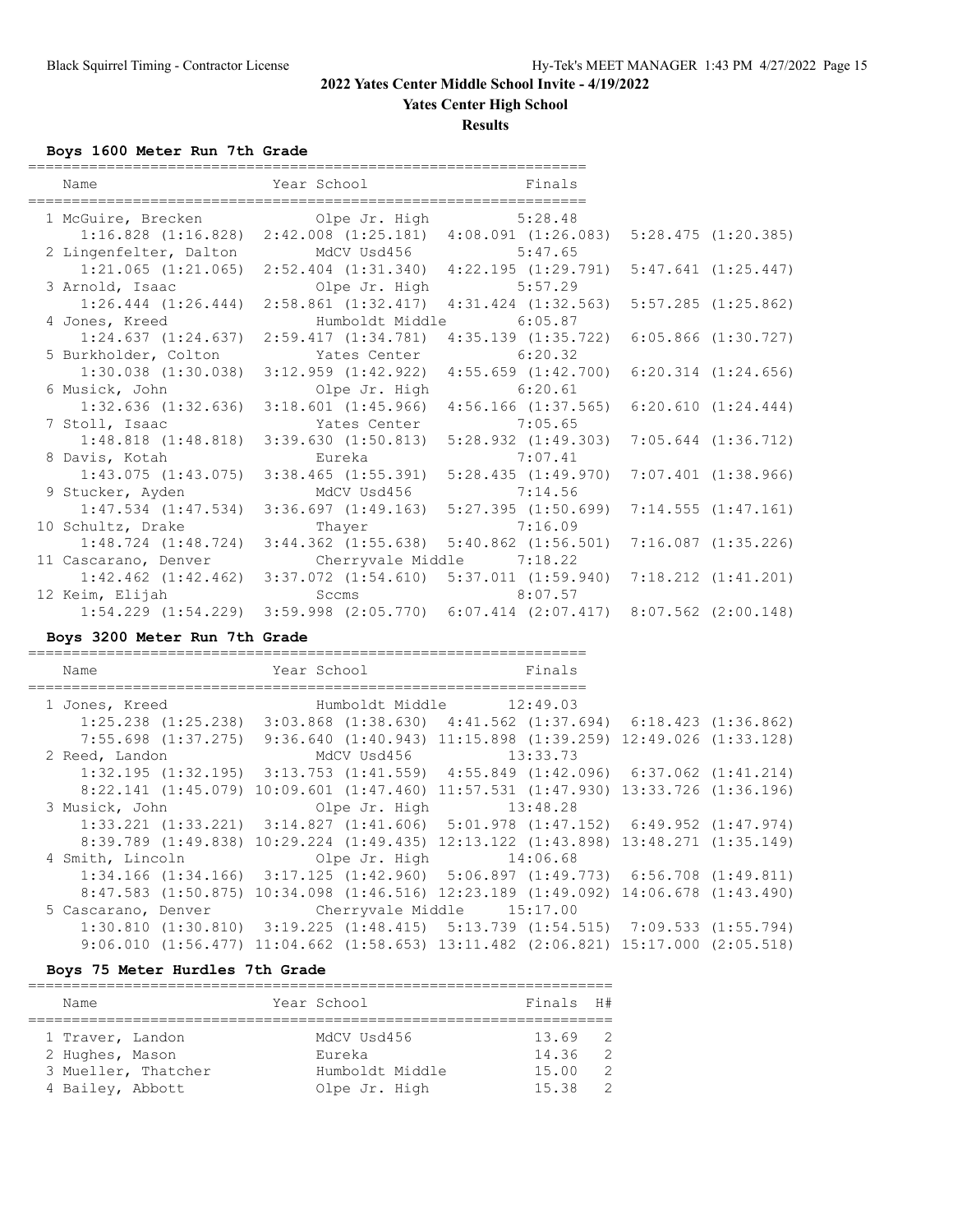**Yates Center High School**

**Results**

| Boys 75 Meter Hurdles 7th Grade                |                                             |
|------------------------------------------------|---------------------------------------------|
| 5 Brooks, Lane                                 | 15.62<br>1<br>Sccms                         |
| 6 Nickel, Cyrus                                | $\overline{2}$<br>16.79<br>Sccms            |
| 7 Steinbrook, Zeke                             | $\mathbf{1}$<br>16.83<br>Thayer             |
| 8 Mason, Cyler                                 | 2<br>Humboldt Middle<br>17.04               |
| 9 Carson, Emmitt                               | $\overline{c}$<br>17.67<br>Humboldt Middle  |
| 10 Keim, Elijah                                | $\mathbf{1}$<br>19.14<br>Sccms              |
| Boys 4x100 Meter Relay 7th Grade               |                                             |
| School<br>===================                  | Finals                                      |
| 1 Olpe Jr. High 'A'                            | 57.68                                       |
| 1) Heins, Levi                                 | 2) Yowell, Cory                             |
| 3) Knuth, Isaac                                | 4) Bailey, Abbott                           |
| 2 Humboldt Middle<br>$^{\prime}$ A $^{\prime}$ | 1:01.47                                     |
| 1) Cook, Collin                                | 2) Jones, Kreed                             |
| 3) Mueller, Thatcher                           | 4) Rees, Hudson                             |
| 3 Eureka 'A'                                   | 1:01.59                                     |
| 1) Cox, Deakon                                 | 2) Escareno, Cruz                           |
| 3) Hughes, Mason                               | 4) Lewis, Christian                         |
| 4 Thayer 'A'                                   | 1:04.55                                     |
| 1) Raida, Trey<br>3) Schultz, Drake            | 2) Rousselle, Carter<br>4) Steinbrook, Zeke |
| 5 MdCV Usd456 'A'                              | 1:14.11                                     |
| 1) Stucker, Ayden                              | 2) Vogeler, Chase                           |
| 3) Ulupano, Josh                               | 4) Rice, Wyatt                              |
| 6 Sccms 'A'                                    | 1:14.92                                     |
|                                                |                                             |
| 1) Snyder, Josh                                |                                             |
| 3) Winn, Nathan                                | 2) Nickel, Gage<br>4) Nickel, Charlie       |
| Boys 4x200 Meter Relay 7th Grade               |                                             |
| School                                         | Finals                                      |
| =================<br>$^{\prime}$ A             | ========<br>2:04.89                         |
| 1 Olpe Jr. High<br>1) Heins, Levi              | 2) Yowell, Cory                             |
| 3) Smith, Lincoln                              | 4) Bailey, Abbott                           |
| 2 Humboldt Middle<br>$\mathsf{A}$              | 2:24.31                                     |
| 1) Carson, Emmitt                              | 2) Mason, Cyler                             |
| 3) Rees, Hudson                                | 4) Mueller, Thatcher                        |
| 3 MdCV Usd456 'A'                              | 2:29.97                                     |
| 1) Stucker, Ayden                              | 2) Ulupano, Josh                            |
| 3) Rice, Wyatt                                 | 4) Walker, Trae                             |
| 4 Sccms 'A'                                    | 3:05.19                                     |
| 1) Nickel, Gage                                | 2) Keim, Elijah                             |
| 3) Winn, Nathan                                | 4) Koder, Syrus                             |
| Boys 800 Sprint Medley 7th Grade               |                                             |
| School                                         | Finals                                      |
|                                                |                                             |
| 1 Olpe Jr. High<br>$^{\prime}$ A $^{\prime}$   | 2:05.64                                     |
| 1) Heins, Levi<br>3) Bailey, Abbott            | 2) Yowell, Cory<br>4) McGuire, Brecken      |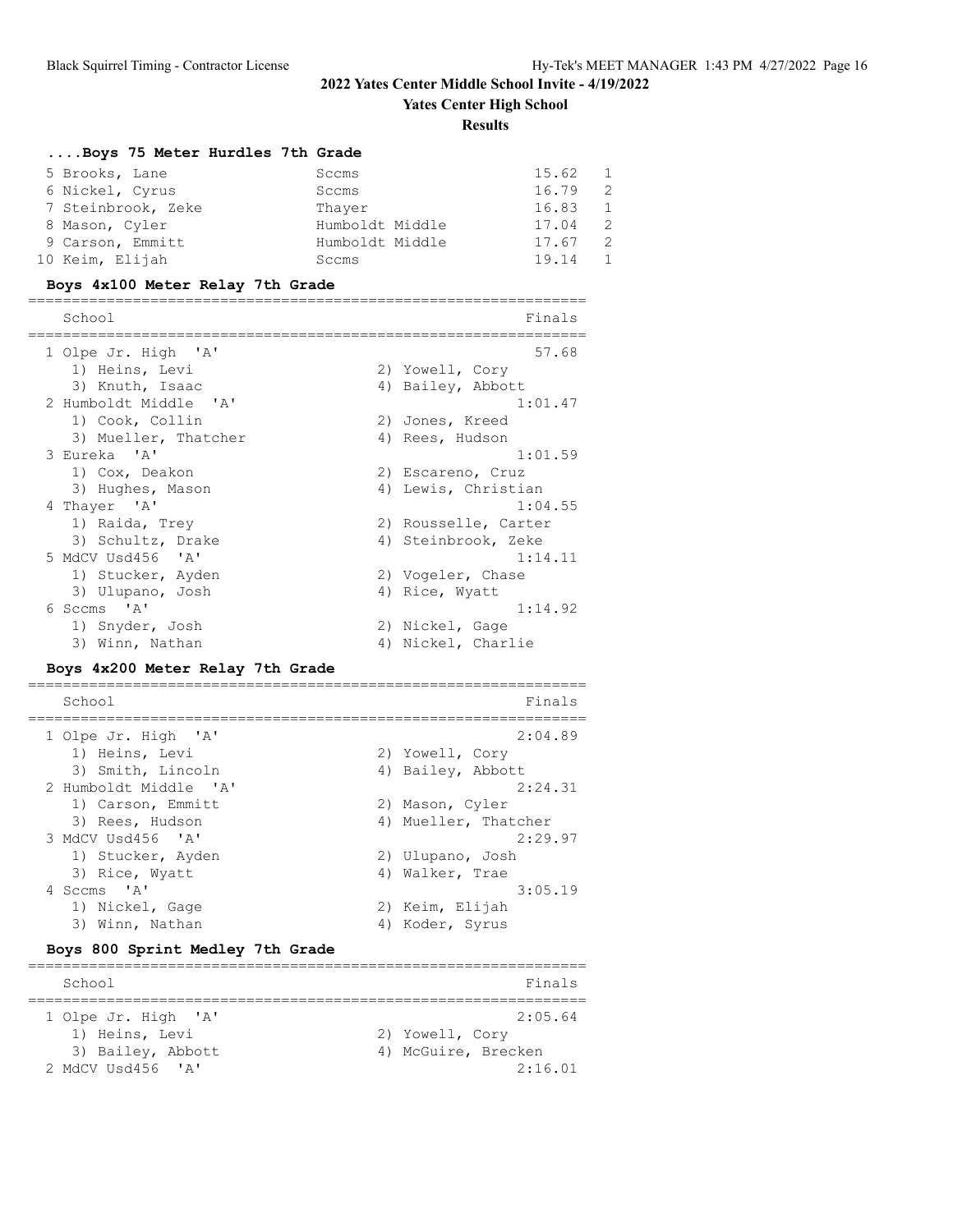**Yates Center High School**

#### **Results**

## **....Boys 800 Sprint Medley 7th Grade**

| 1) Reed, Landon         | 2) Walker, Trae   |
|-------------------------|-------------------|
| 3) Lingenfelter, Dalton | 4) Traver, Landon |
| 3 Humboldt Middle 'A'   | 2:19.01           |
| 1) Mueller, Thatcher    | 2) Mason, Cyler   |
| 3) Carson, Emmitt       | 4) Jones, Kreed   |
| 4 Sccms 'A'             | 2:22.20           |
| 1) Nickel, Gage         | 2) Snyder, Josh   |
| 3) Brooks, Lane         | 4) Nickel, Cyrus  |

## **Boys High Jump 7th Grade**

| Name                                                                                                                                           | Year School                      | Finals       |
|------------------------------------------------------------------------------------------------------------------------------------------------|----------------------------------|--------------|
| 1 Cook, Collin<br>$3-10$ 4-00 4-02 4-04 4-06 4-08 5-00<br>$\begin{matrix} 0 & 0 & 0 & 0 & 0 \end{matrix}$                                      | Humboldt Middle 4-08.00<br>O XXX |              |
| 2 Culbertson, Bryce Fumboldt Middle 4-06.00<br>$3-10$ 4-00 4-02 4-04 4-06 4-08<br>$\begin{matrix} 0 & 0 & 0 & 0 & 0 & \text{XXX} \end{matrix}$ |                                  |              |
| 3 Groff, Spencer<br>$3 - 10$ $4 - 00$<br>O XXX                                                                                                 | Cherryvale Middle 3-10.00        |              |
| 4 Stoll, Isaac<br>$3 - 104 - 00$<br>XO XXX                                                                                                     | Yates Center                     | $J3 - 10.00$ |
| -- Burkholder, Colton<br>$3 - 10$<br>XXX                                                                                                       | Yates Center                     | ΝH           |
| -- Jones, Jeremiah<br>$3 - 10$<br>XX.                                                                                                          | Yates Center                     | ΝH           |
| -- Arnold, Isaac<br>$3 - 10$<br>XXX                                                                                                            | Olpe Jr. High                    | ΝH           |
| -- Mustain, Chance                                                                                                                             | Altoona-Midway                   | DNS          |

## **Boys Long Jump 7th Grade**

| Name                                                  | Year School     | Finals       | H# |
|-------------------------------------------------------|-----------------|--------------|----|
| 1 Traver, Landon<br>$13 - 04$ $14 - 06$ $13 - 10.50$  | MdCV Usd456     | $14 - 06.00$ | 2  |
| 2 Cook, Collin<br>$13 - 07.50$ $14 - 00.50$ $13 - 10$ | Humboldt Middle | $14 - 00.50$ | 2  |
| 3 Culbertson, Bryce<br>FOUL 13-04 12-10.50            | Humboldt Middle | $13 - 04.00$ | 2  |
| 4 Lingenfelter, Dalton<br>13-02.50 12-03.50 12-10     | MdCV Usd456     | $13 - 02.50$ | 2  |
| 5 Davis, Kotah<br>12-10.50 13-00.50 FOUL              | Eureka          | $13 - 00.50$ | 2  |
| 6 McGuire, Brecken<br>FOUL $11-06$ $12-10$            | Olpe Jr. High   | $12 - 10.00$ | 2  |
| 7 Lewis, Christian<br>10-10.75 FOUL 12-00             | Eureka          | $12 - 00.00$ | 2  |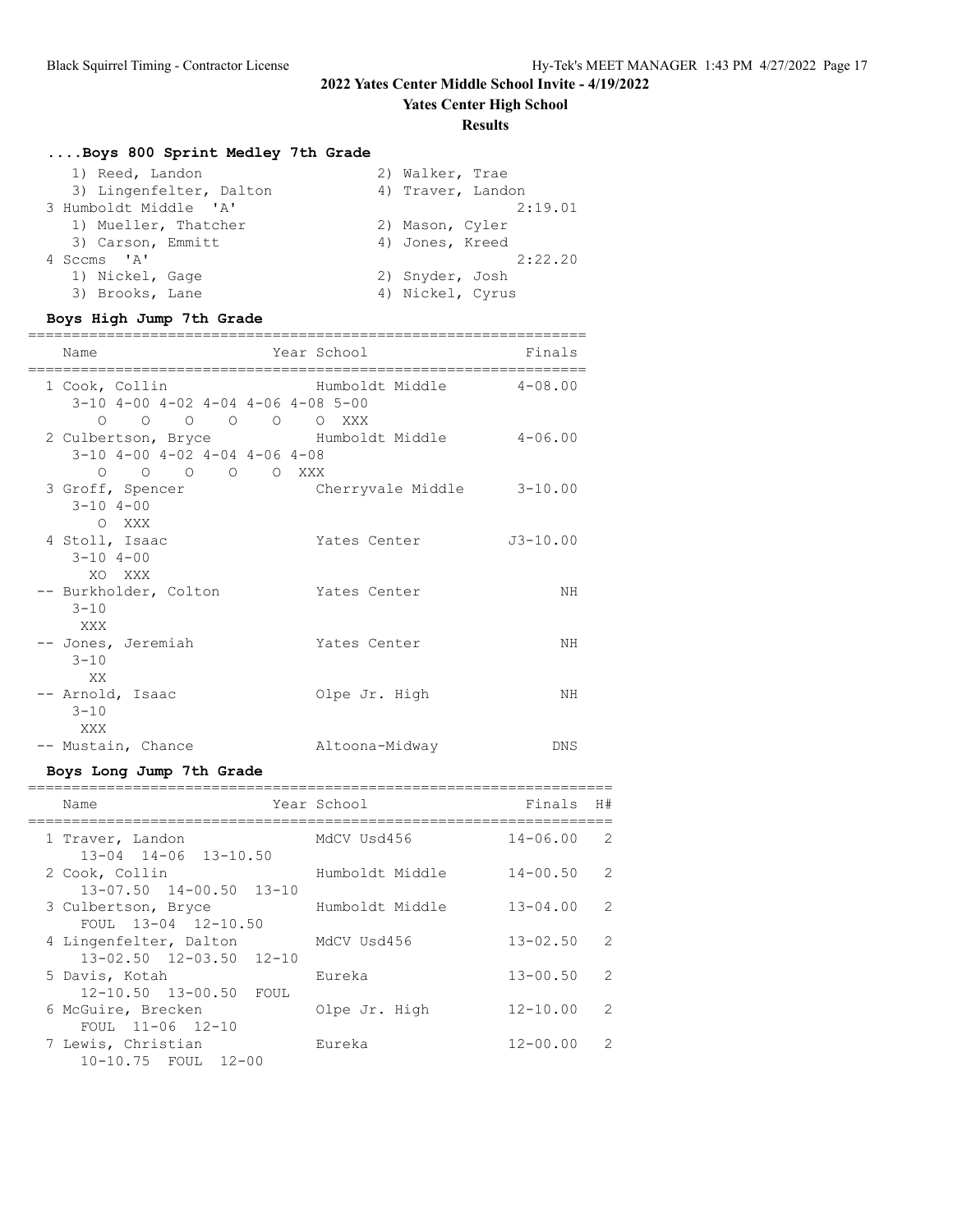**Yates Center High School**

#### **Results**

| Boys Long Jump 7th Grade                                                   |                            |               |              |
|----------------------------------------------------------------------------|----------------------------|---------------|--------------|
| 8 Ivy, Broc                                                                | Humboldt Middle 11-10.50 2 |               |              |
| $11-10.50$ $11-08.50$ $11-08$<br>9 Cascarano, Denver<br>FOUL 11-10.50 FOUL | Cherryvale Middle          | $J11 - 10.50$ | $\mathbf{1}$ |
| 10 Reed, Landon<br>11-06 11-00 FOUL                                        | MdCV Usd456                | $11 - 06.00$  | $\mathbf{1}$ |
| 11 O'Connor, Taj<br>$11 - 06$ $10 - 10$ $10 - 10$                          | Altoona-Midway             | J11-06.00     | 2            |
| 12 Cox, Deakon<br>FOUL 11-00 10-10.50                                      | Eureka                     | $11 - 00.00$  | $\mathbf{2}$ |
| 13 Cummings, Marcus<br>FOUL FOUL 10-06                                     | Yates Center               | $10 - 06.00$  | $\mathbf{1}$ |
| 14 Cox, Jonathon<br>$9 - 05.50$ $9 - 03.50$ $10 - 04$                      | Thayer                     | $10 - 04.00$  | $\mathbf{1}$ |
| 15 Steinbrook, Zeke<br>FOUL 10-04 FOUL                                     | Thayer                     | $J10-04.00$   | $\mathbf{1}$ |
| 16 Raida, Trey<br>9-10.50 10-02 FOUL                                       | Thayer                     | $10 - 02.00$  | $\mathbf{1}$ |
| 17 Nickel, Charlie<br>9-05.50 FOUL 9-03                                    | Sccms                      | $9 - 05.50$   | $\mathbf{2}$ |
| 18 Welch, Lincoln<br>FOUL 8-11 FOUL                                        | Cherryvale Middle          | $8 - 11.00$   | $\mathbf{1}$ |
| -- Spradling, Keagan<br>FOUL FOUL FOUL                                     | Cherryvale Middle          | FOUL          | $\mathbf{1}$ |
| -- Winn, Nathan<br>FOUL FOUL FOUL                                          | Sccms                      | FOUL          | 1            |
| -- Mustain, Chance                                                         | Altoona-Midway             | DNS           | $\mathbf{2}$ |

## **Boys Shot Put 7th Grade**

| Name                                                  | Year School       | Finals        | H#             |
|-------------------------------------------------------|-------------------|---------------|----------------|
| 1 Rees, Hudson<br>$30 - 11$ $30 - 11$ $32 - 00$       | Humboldt Middle   | $32 - 00.00$  | $\overline{2}$ |
| 2 Nickel, Cyrus<br>$28 - 08$ $26 - 07$ $28 - 05$      | Sccms             | $28 - 08.00$  | $\overline{2}$ |
| 3 Ulupano, Josh                                       | MdCV Usd456       | $28 - 07.00$  | $\overline{2}$ |
| $23 - 07$ $28 - 03$<br>$28 - 07$<br>4 Carter, Chance  | Altoona-Midway    | $28 - 06.00$  | $\overline{2}$ |
| $28 - 05$ $25 - 10$<br>$28 - 06$<br>5 Riles, Gavin    | Yates Center      | $J28 - 06.00$ | $\mathbf{1}$   |
| $28 - 03$ 19-08<br>$28 - 06$<br>6 O'Connor, Taj       | Altoona-Midway    | $28 - 04.00$  | $\overline{2}$ |
| $28 - 04$ $27 - 10$<br>$27 - 07$<br>7 Knuth, Isaac    | Olpe Jr. High     | $28 - 00.00$  | 2              |
| $26 - 03$ $28 - 00$<br>$28 - 00$<br>8 Brooks, Lane    | Sccms             | $27 - 02.00$  | $\overline{2}$ |
| $26 - 07$ $27 - 02$<br>$26 - 05$<br>9 Poole, Nathan   | Cherryvale Middle | $23 - 11.00$  | $\mathbf{1}$   |
| $23 - 10$ $23 - 11$<br>$21 - 00$<br>10 Groff, Spencer | Cherryvale Middle | $23 - 10.00$  | $\mathbf{1}$   |
| $22 - 07$ $23 - 08$<br>$23 - 10$<br>11 Arnold, Asher  | Yates Center      | $23 - 07.00$  | $\mathbf{1}$   |
| FOUL 23-05 23-07                                      |                   |               |                |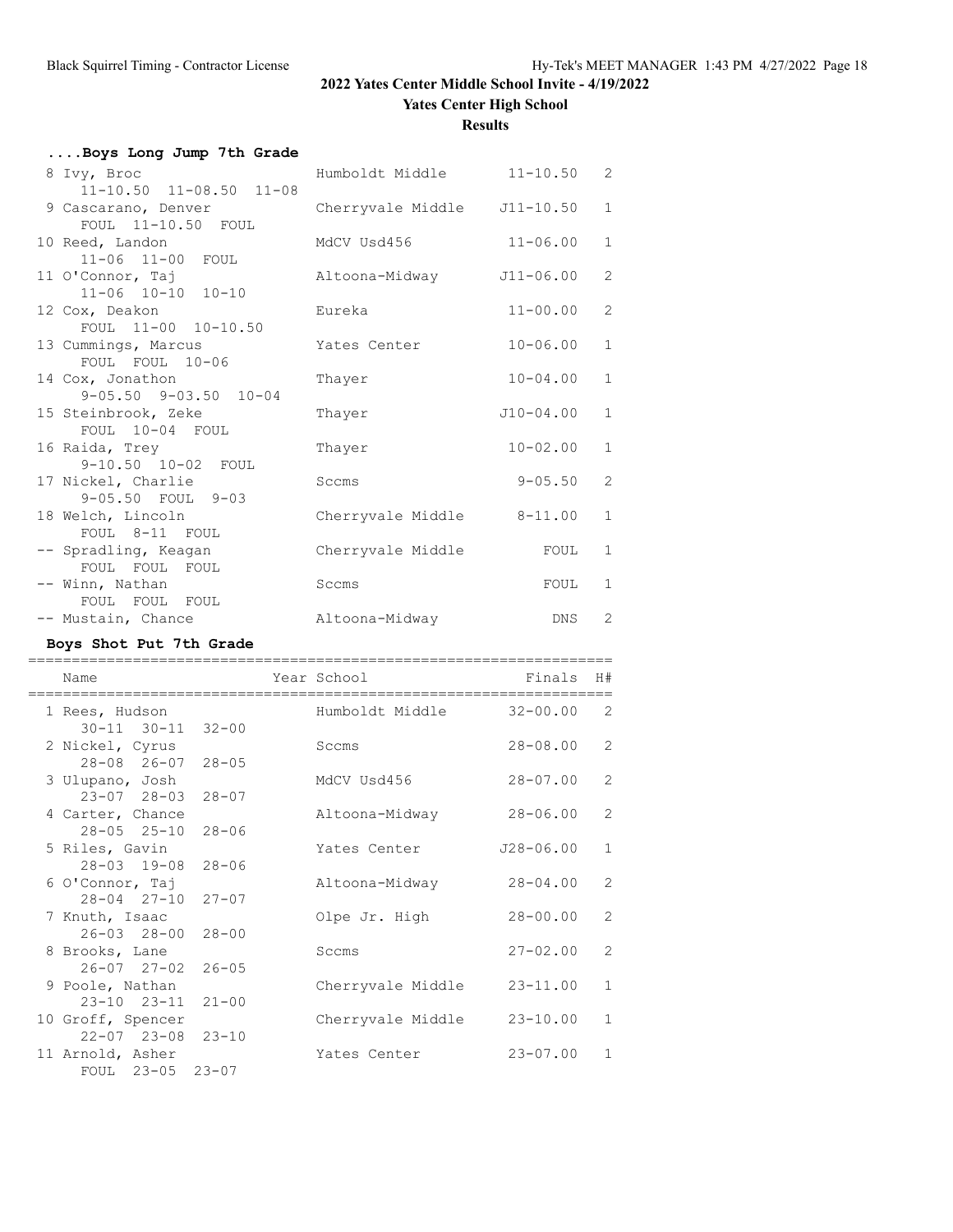**Yates Center High School**

**Results**

| Boys Shot Put 7th Grade       |                   |                |   |
|-------------------------------|-------------------|----------------|---|
| 12 Whittley, Braxton          | Thayer            | $21 - 04.00$ 1 |   |
| $21 - 04$ $18 - 10$ $21 - 01$ |                   |                |   |
| 13 Martinez, Anthony          | Olpe Jr. High     | $21 - 02.00$   | 2 |
| $21 - 02$ 19-03 17-11         |                   |                |   |
| 14 Vogeler, Chase             | MdCV Usd456       | $19 - 06.00$   | 1 |
| 19-06 17-01 19-00             |                   |                |   |
| 15 Welch, Lincoln             | Cherryvale Middle | $19 - 03.00$   | 1 |
| $17 - 11$ $19 - 03$ $16 - 00$ |                   |                |   |
| 16 Jones, Jeremiah            | Yates Center      | $18 - 09.00$   | 1 |
| 16-00 18-09 17-08             |                   |                |   |
| 17 Claxton, Connor            | Thayer            | $18 - 01.00$   | 1 |
| 18-01 17-03 16-04             |                   |                |   |
| -- Anderson, Cole             | Humboldt Middle   | DNS.           | 1 |
| -- Snyder, Josh               | Sccms             | DNS            | 2 |
| -- Ball, Keller               | Thayer            | DNS.           | 1 |

## **Boys Discus Throw 7th Grade**

| Name                 | Year School       | Finals    | H#             |
|----------------------|-------------------|-----------|----------------|
| 1 Knuth, Isaac       | Olpe Jr. High     | $93 - 08$ | 2              |
| 2 Brooks, Lane       | Sccms             | 84-08     | $\mathbf{2}$   |
| 3 Nickel, Gage       | Sccms             | $72 - 00$ | $\mathbf{2}$   |
| 3 Bishop, Jordan     | Yates Center      | $72 - 00$ | $\,1\,$        |
| 5 Walker, Trae       | MdCV Usd456       | 68-08     | $\sqrt{2}$     |
| 6 Rees, Hudson       | Humboldt Middle   | 68-05     | $\mathbf{2}$   |
| 7 Groff, Spencer     | Cherryvale Middle | 67-08     | $\,1\,$        |
| 8 Vogeler, Chase     | MdCV Usd456       | 66-04     | $\mathbf{1}$   |
| 9 Carter, Chance     | Altoona-Midway    | 63-06     | $\overline{c}$ |
| 10 Poole, Nathan     | Cherryvale Middle | 62-07     | $\mathbf{1}$   |
| 11 Martinez, Anthony | Olpe Jr. High     | $60 - 10$ | $\sqrt{2}$     |
| 12 Ulupano, Josh     | MdCV Usd456       | 60-08     | $\mathbf{1}$   |
| 13 Rousselle, Carter | Thayer            | 59-04     | $\mathbf{1}$   |
| 14 Nickel, Cyrus     | Sccms             | 58-10     | $\mathbf{2}$   |
| 15 O'Connor, Taj     | Altoona-Midway    | 57-08     | $\sqrt{2}$     |
| 16 Welch, Lincoln    | Cherryvale Middle | 56-01     | $\mathbf{1}$   |
| 17 Carson, Emmitt    | Humboldt Middle   | 54-04     | $\mathbf{2}$   |
| 18 Schields, Michael | Yates Center      | 44-10     | $\mathbf{1}$   |
| 19 Crumrine, Coltan  | Yates Center      | 36-03     | $\mathbf{1}$   |
| 20 Thornton, Jacob   | Thayer            | $20 - 00$ | $\mathbf{1}$   |
| -- Anderson, Cole    | Humboldt Middle   | DNS       | 2              |
| -- Ball, Keller      | Thayer            | DNS       | $\mathbf{1}$   |

### **Boys 100 Meter Dash 8th Grade**

| Name                                                  | Year School                                | Finals                  | H#                                                                                |
|-------------------------------------------------------|--------------------------------------------|-------------------------|-----------------------------------------------------------------------------------|
| 1 Mills, T.J.<br>2 Sterling, Mason<br>3 Glenn, Peyton | Eureka<br>Humboldt Middle<br>Olpe Jr. High | 12.83<br>13.71<br>13.72 | $\overline{\phantom{a}}$<br>$\overline{\phantom{a}}$ 3<br>$\overline{\mathbf{3}}$ |
| 4 Rolf, John<br>5 Campbell, Chris                     | Sccms<br>Cherryvale Middle                 | 13.75<br>13.84          | $\overline{\mathbf{3}}$<br>$\overline{\mathbf{3}}$                                |
| 6 Loveall, Drake                                      | Sccms                                      | 13.98                   | $\overline{\mathbf{3}}$                                                           |
| 7 Steffes, Cale<br>8 Grimmett, Braden                 | Olpe Jr. High<br>Eureka                    | 14.06<br>14.12          | $\overline{\mathbf{3}}$<br>- 3                                                    |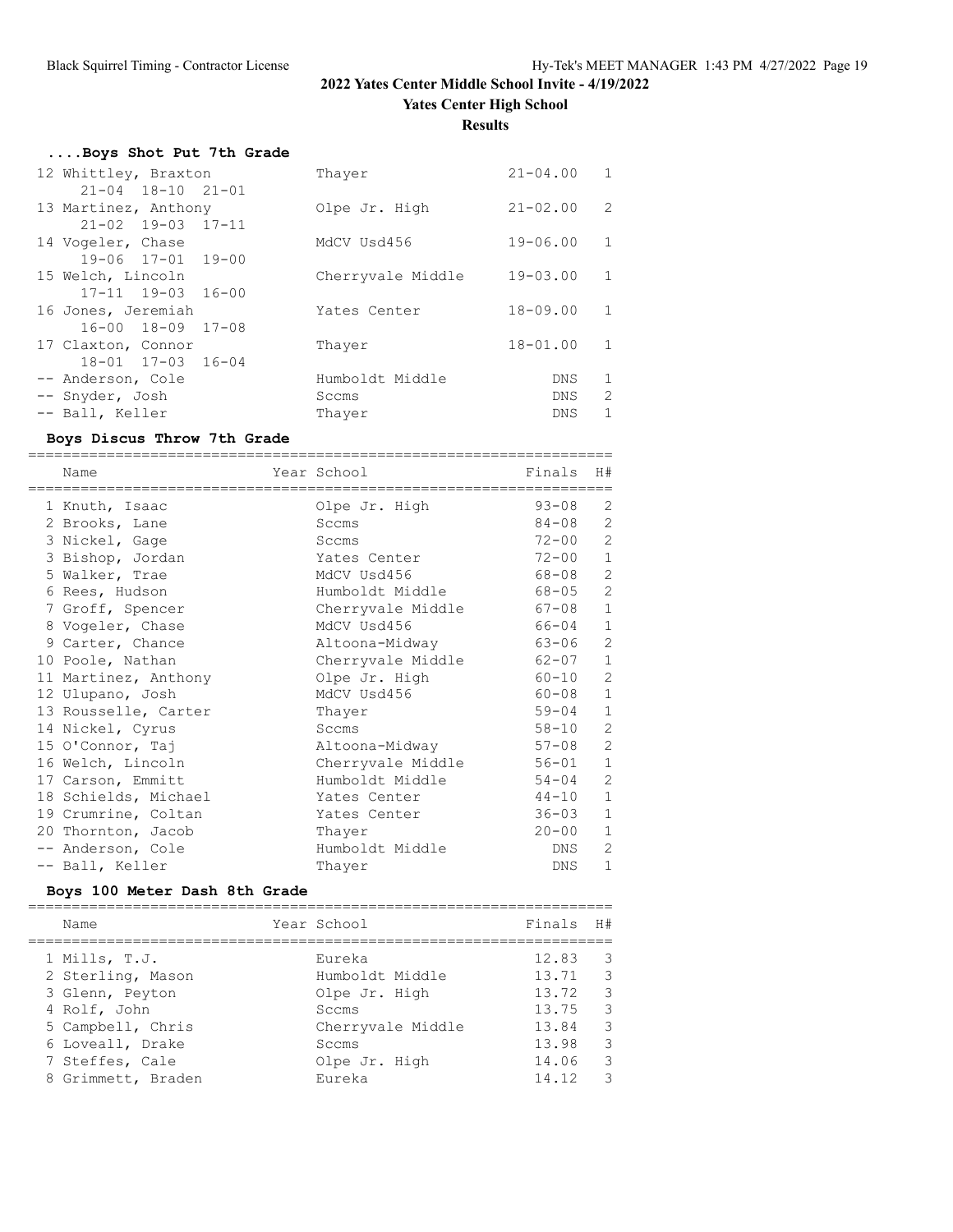**Yates Center High School**

**Results**

## **....Boys 100 Meter Dash 8th Grade**

| 9 Lopez, Gage      | Eureka            | 14.30 | $\overline{2}$ |
|--------------------|-------------------|-------|----------------|
| 10 Wellnitz, Hagen | Olpe Jr. High     | 14.45 | 2              |
| 11 Umbarger, Ethan | Thayer            | 14.61 | 1              |
| 12 Tryon, Dylan    | Cherryvale Middle | 14.66 | 2              |
| 13 Umbarger, Larry | Thayer            | 15.61 | 1              |
| 14 King, Taner     | Humboldt Middle   | 16.14 | 2              |
| 15 Hess, Eli       | Yates Center      | 17.20 | 2              |
| 16 Whittley, Wyatt | Thayer            | 17.45 | 1              |
| 17 Summers, Colton | Sccms             | 17.63 | 2              |
| 18 Shepard, Steven | Yates Center      | 18.04 | 2              |

## **Boys 200 Meter Dash 8th Grade**

| Name                | Year School       | Finals | H#            |
|---------------------|-------------------|--------|---------------|
|                     |                   |        |               |
| 1 Mills, T.J.       | Eureka            | 25.27  | 2             |
| 2 Glenn, Peyton     | Olpe Jr. High     | 26.78  | 2             |
| 3 Sterling, Mason   | Humboldt Middle   | 27.06  | 2             |
| 4 Waqaman, Kael     | Olpe Jr. High     | 28.34  | 2             |
| 5 Steffes, Cale     | Olpe Jr. High     | 28.47  | 2             |
| 6 Culver, Clayton   | Yates Center      | 29.19  | $\mathbf{1}$  |
| 7 Campbell, Chris   | Cherryvale Middle | 29.20  | 2             |
| 8 Tryon, Dylan      | Cherryvale Middle | 29.62  | 2             |
| 9 Turner, Jacobi    | Eureka            | 30.25  | $\mathcal{L}$ |
| 10 Beck, Kage       | Altoona-Midway    | 31.61  | $\mathbf{1}$  |
| 11 Griffith, Julian | Yates Center      | 32.53  | $\mathbf{1}$  |
| 12 Seamster, Avion  | Humboldt Middle   | 40.74  | $\mathbf{1}$  |
| 13 Ramsey, Carson   | Eureka            | 45.11  | 1             |

## **Boys 400 Meter Dash 8th Grade**

| Name |                                                                                                                                                                                                              |                 | Finals      | H#             |
|------|--------------------------------------------------------------------------------------------------------------------------------------------------------------------------------------------------------------|-----------------|-------------|----------------|
|      |                                                                                                                                                                                                              | Olpe Jr. High   | 1:03.22     | $\overline{2}$ |
|      |                                                                                                                                                                                                              | Olpe Jr. High   | 1:03.26     | $\overline{c}$ |
|      |                                                                                                                                                                                                              | Eureka          | 1:06.44     | $\overline{2}$ |
|      |                                                                                                                                                                                                              | Eureka          | 1:07.88     | $\overline{2}$ |
|      |                                                                                                                                                                                                              | Olpe Jr. High   | 1:07.91     | $\overline{2}$ |
|      |                                                                                                                                                                                                              | Yates Center    | 1:09.13     | $\overline{2}$ |
|      |                                                                                                                                                                                                              | Thaver          | 1:11.36     | $\overline{2}$ |
|      |                                                                                                                                                                                                              | Sccms           | 1:14.13     | $\mathbf{1}$   |
|      |                                                                                                                                                                                                              | Humboldt Middle | 1:16.59     | $\mathbf{1}$   |
|      |                                                                                                                                                                                                              | Eureka          | 1:21.48     | 1              |
|      | 1 Arnold, Kaleb<br>2 Waqaman, Kael<br>3 Grimmett, Braden<br>4 Damron, Davian<br>5 Lienemann, Brayden<br>6 Griffith, Julian<br>7 Umbarger, Ethan<br>8 Boling, Kaiden<br>9 Mueller, Maxtyn<br>10 Werner, Jonah |                 | Year School |                |

## **Boys 800 Meter Run 8th Grade**

| Name                                            | Year School                              | Finals  |
|-------------------------------------------------|------------------------------------------|---------|
| 1 Lienemann, Brayden<br>$1:20.351$ $(1:20.351)$ | Olpe Jr. High<br>$2:45.207$ $(1:24.856)$ | 2:45.21 |
| 2 Kephart, Jeremiah                             | Thaver                                   | 2:51.04 |
| $1:20.756$ $(1:20.756)$<br>3 Ecret, Aiden       | 2:51.037 (1:30.282)<br>Cherryvale Middle | 2:55.68 |
| 1:29.017(1:29.017)                              | 2:55.680 (1:26.663)                      |         |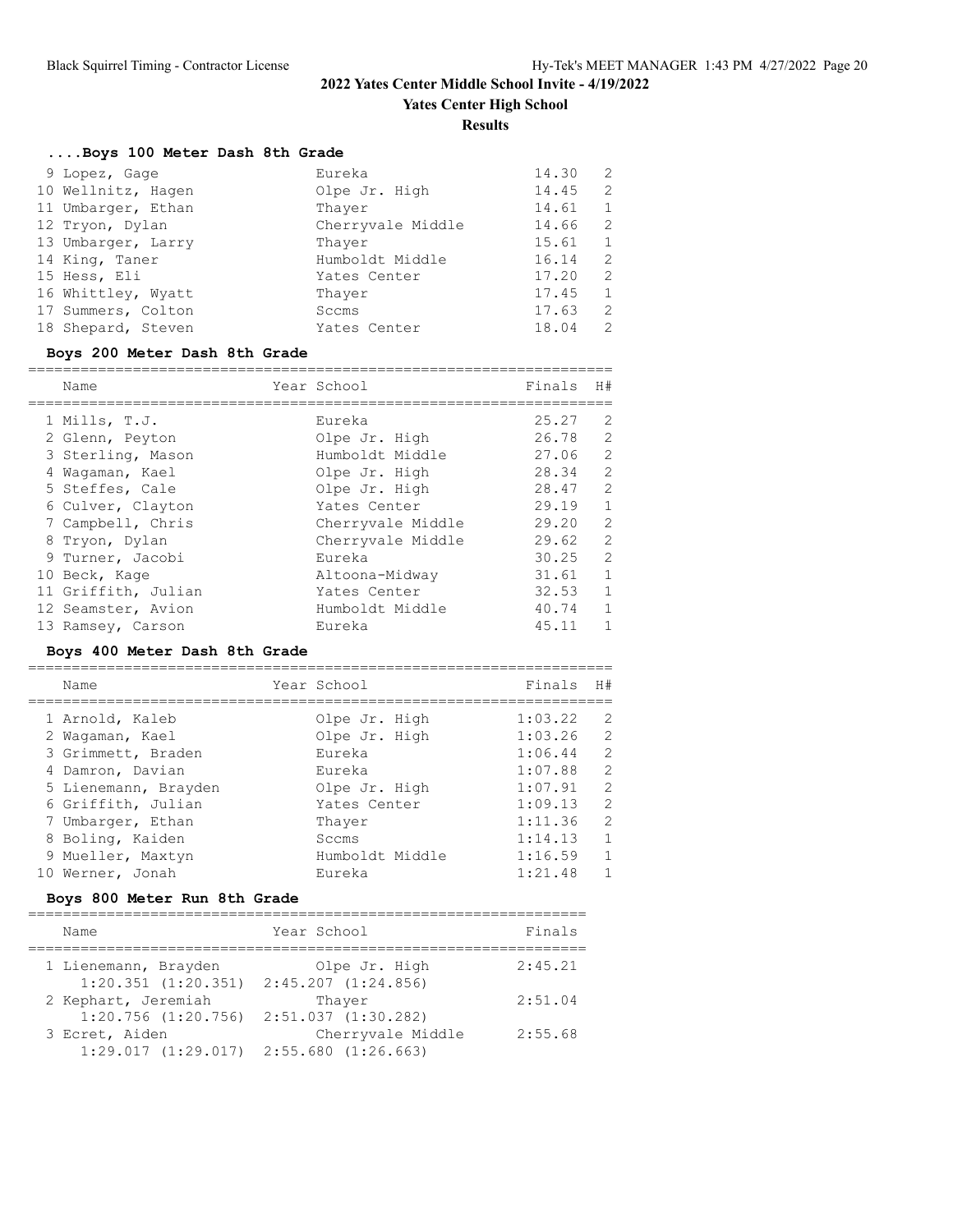**Yates Center High School**

**Results**

## **....Boys 800 Meter Run 8th Grade**

| 4 Turner, Jacobi        | Eureka                                          | 2:57.17    |
|-------------------------|-------------------------------------------------|------------|
|                         | $1:27.091$ $(1:27.091)$ $2:57.168$ $(1:30.077)$ |            |
| 5 Gray, Braxton         | Humboldt Middle                                 | 2:58.77    |
| $1:23.837$ $(1:23.837)$ | 2:58.762 (1:34.926)                             |            |
| 6 Grimm, Trenton        | Thayer                                          | 3:05.60    |
| $1:31.859$ $(1:31.859)$ | $3:05.591$ $(1:33.733)$                         |            |
| 7 Martin, Sawyer        | Thayer                                          | 3:08.71    |
| 1:36.011(1:36.011)      | $3:08.706$ $(1:32.695)$                         |            |
| 8 Ramsey, Carson        | Eureka                                          | 3:17.02    |
| $1:34.868$ $(1:34.868)$ | $3:17.019$ $(1:42.151)$                         |            |
| 9 Winn, Trey            | Sccms                                           | 3:37.62    |
| 1:41.920(1:41.920)      | $3:37.613$ $(1:55.694)$                         |            |
| -- Damron, Davian       | Eureka                                          | <b>DNS</b> |

### **Boys 1600 Meter Run 8th Grade**

| Name                                      | Year School and the School | Finals                                                                                          |  |
|-------------------------------------------|----------------------------|-------------------------------------------------------------------------------------------------|--|
| 1 Arnold, Kaleb (1) Olpe Jr. High 5:12.08 |                            |                                                                                                 |  |
|                                           |                            | $1:10.927$ $(1:10.927)$ $2:30.309$ $(1:19.383)$ $3:51.718$ $(1:21.410)$ $5:12.075$ $(1:20.357)$ |  |
| 2 Hare, Peyton Bureka 5:57.32             |                            |                                                                                                 |  |
|                                           |                            | 1:24.359 (1:24.359) 2:59.285 (1:34.927) 4:32.715 (1:33.430) 5:57.315 (1:24.601)                 |  |
| 3 Markowitz, Eli                          |                            | Olpe Jr. High 6:11.39                                                                           |  |
|                                           |                            | 1:27.866 (1:27.866) 3:04.085 (1:36.219) 4:42.872 (1:38.788) 6:11.383 (1:28.511)                 |  |
| 4 Davis, Cam                              |                            | Cherryvale Middle 6:21.22                                                                       |  |
|                                           |                            | 1:27.292 (1:27.292) 3:09.277 (1:41.985) 4:50.741 (1:41.465) 6:21.215 (1:30.474)                 |  |
| 5 Ecret, Aiden                            |                            | Cherryvale Middle 6:22.72                                                                       |  |
|                                           |                            | $1:27.520$ $(1:27.520)$ $3:08.939$ $(1:41.420)$ $4:51.201$ $(1:42.262)$ $6:22.717$ $(1:31.516)$ |  |
| 6 Gray, Braxton                           |                            | Humboldt Middle 6:27.76                                                                         |  |
|                                           |                            | 1:21.386 (1:21.386) 3:02.560 (1:41.175) 4:49.383 (1:46.823) 6:27.756 (1:38.374)                 |  |
| 7 Powers, Jaron                           | Thayer 6:28.90             |                                                                                                 |  |
|                                           |                            | $1:35.911$ $(1:35.911)$ $3:21.879$ $(1:45.968)$ $5:02.364$ $(1:40.485)$ $6:28.895$ $(1:26.532)$ |  |
| 8 Lopez, Gage                             | Eureka                     | 6:31.23                                                                                         |  |
|                                           |                            | 1:32.024 (1:32.024) 3:15.511 (1:43.487) 4:56.478 (1:40.967) 6:31.228 (1:34.751)                 |  |
| 9 Grimm, Trenton                          | Thayer                     | 6:38.27                                                                                         |  |
| $1:35.319$ $(1:35.319)$                   |                            | $3:21.695$ (1:46.377) $5:04.171$ (1:42.476) 6:38.261 (1:34.091)                                 |  |
| 10 Kephart, Jeremiah Thayer               |                            | 6:45.15                                                                                         |  |
|                                           |                            | $1:31.732$ $(1:31.732)$ $3:19.771$ $(1:48.039)$ $5:06.005$ $(1:46.234)$ $6:45.149$ $(1:39.145)$ |  |
| 11 Winn, Trey Scoms                       |                            | 8:07.01                                                                                         |  |
|                                           |                            | $1:45.884$ $(1:45.884)$ $3:51.164$ $(2:05.281)$ $6:04.636$ $(2:13.472)$ $8:07.006$ $(2:02.370)$ |  |
|                                           |                            |                                                                                                 |  |

### **Boys 3200 Meter Run 8th Grade**

| Name                                            | Year School        | Finals                                                                    |  |
|-------------------------------------------------|--------------------|---------------------------------------------------------------------------|--|
| 1 Arnold, Kaleb                                 | Olpe Jr. High      | 10:57.97                                                                  |  |
| $1:16.172$ $(1:16.172)$ $2:35.755$ $(1:19.584)$ |                    | $3:58.639$ $(1:22.885)$ $5:21.176$ $(1:22.537)$                           |  |
| $6:45.676$ $(1:24.501)$                         | 8:11.345(1:25.669) | $9:36.036$ $(1:24.692)$ $10:57.968$ $(1:21.932)$                          |  |
| 2 Culver, Clayton                               | Yates Center       | 13:05.87                                                                  |  |
| $1:22.981$ $(1:22.981)$                         |                    | $3:01.962$ $(1:38.981)$ $4:42.684$ $(1:40.722)$ $6:23.029$ $(1:40.345)$   |  |
| 8:06.771(1:43.743)                              |                    | $9:48.163$ $(1:41.392)$ $11:27.652$ $(1:39.489)$ $13:05.869$ $(1:38.218)$ |  |
| 3 Werner, Jonah                                 | Eureka             | 13:09.93                                                                  |  |
| $1:23.786$ $(1:23.786)$                         |                    | $3:03.499$ $(1:39.714)$ $4:41.584$ $(1:38.085)$ $6:22.562$ $(1:40.979)$   |  |
| 8:06.399 (1:43.837)                             |                    | $9:47.286$ $(1:40.887)$ $11:29.758$ $(1:42.472)$ $13:09.922$ $(1:40.165)$ |  |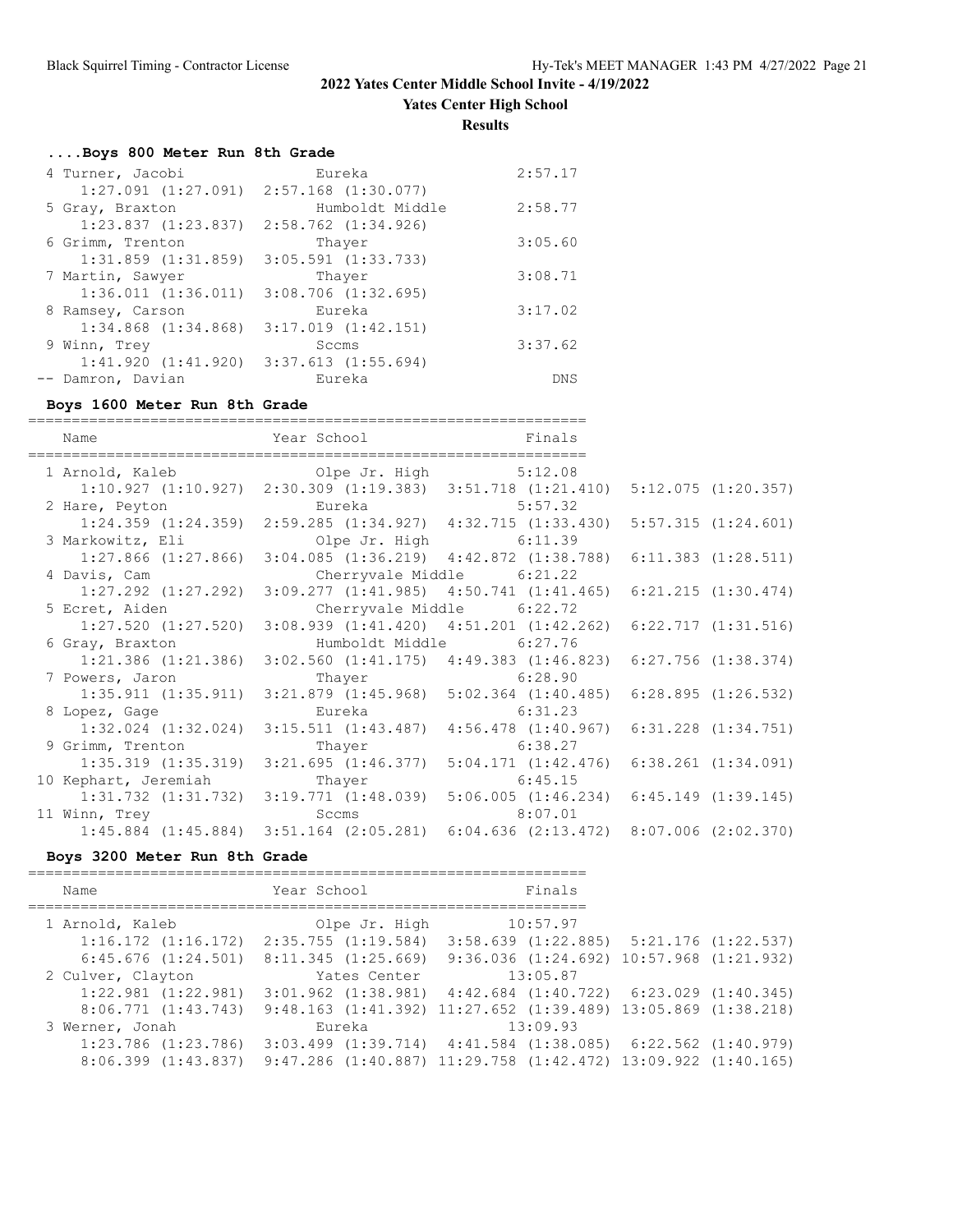**Yates Center High School**

#### **Results**

### **....Boys 3200 Meter Run 8th Grade**

 4 Davis, Cam Cherryvale Middle 13:45.73 1:24.287 (1:24.287) 3:05.319 (1:41.032) 4:50.599 (1:45.281) 6:36.513 (1:45.914) 8:27.954 (1:51.441) 10:21.068 (1:53.115) 12:11.491 (1:50.423) 13:45.728 (1:34.238)

#### **Boys 75 Meter Hurdles 8th Grade**

| Name               | Year School     | Finals | H#            |
|--------------------|-----------------|--------|---------------|
|                    |                 |        |               |
| 1 Mills, T.J.      | Eureka          | 12.70  | 2             |
| 2 Redeker, Colton  | Olpe Jr. High   | 13.76  | 2             |
| 3 Glenn, Peyton    | Olpe Jr. High   | 14.27  | $\mathcal{L}$ |
| 4 Nate, Clark      | Eureka          | 14.42  | 2             |
| 5 Markowitz, Eli   | Olpe Jr. High   | 14.85  | 2             |
| 6 Ptacek, Cole     | Eureka          | 14.88  | $\mathcal{L}$ |
| 7 Martin, Sawyer   | Thaver          | 15.27  | $\mathbf{1}$  |
| 8 Boling, Kaiden   | Sccms           | 15.30  | $\mathbf{1}$  |
| 9 Mueller, Maxtyn  | Humboldt Middle | 15.62  | $\mathcal{L}$ |
| 10 Umbarger, Larry | Thaver          | 16.01  |               |

#### **Boys 4x100 Meter Relay 8th Grade**

| School                  |    | Finals             |
|-------------------------|----|--------------------|
| 1 Eureka 'A'            |    | 55.12              |
| 1) Grimmett, Braden     |    | 2) Hare, Peyton    |
| 3) Ptacek, Cole         |    | 4) Clark, Nate     |
| 2 Olpe Jr. High 'A'     |    | 56.27              |
| 1) Wellnitz, Hagen      |    | 2) Redeker, Colton |
| 3) Lienemann, Brayden   |    | 4) Steffes, Cale   |
| 3 Cherryvale Middle 'A' |    | 58.53              |
| 1) Campbell, Chris      |    | 2) Erbe, Westen    |
| 3) Tryon, Dylan         |    | 4) Smith, Cooper   |
| 4 Thayer 'A'            |    | 58.55              |
| 1) Martin, Sawyer       |    | 2) Umbarger, Larry |
| 3) Grimm, Trenton       | 4) | Umbarger, Ethan    |
| 5 Humboldt Middle 'A'   |    | 1:02.53            |
| 1) Peters, Carson       |    | 2) Russell, Carson |
| 3) Mueller, Maxtyn      | 4) | Shannon, Creed     |

#### **Boys 4x200 Meter Relay 8th Grade**

| School                | Finals             |
|-----------------------|--------------------|
| 1 Eureka 'A'          | 1:55.43            |
| 1) Hare, Peyton       | 2) Ptacek, Cole    |
| 3) Sinhateh, Alex     | 4) Clark, Nate     |
| 2 Olpe Jr. High 'A'   | 1:58.69            |
| 1) Wellnitz, Hagen    | 2) Redeker, Colton |
| 3) Markowitz, Eli     | 4) Waqaman, Kael   |
| 3 Humboldt Middle 'A' | 2:23.92            |
| 1) Gray, Braxton      | 2) King, Taner     |
| 3) Peters, Carson     | 4) Shannon, Creed  |
|                       |                    |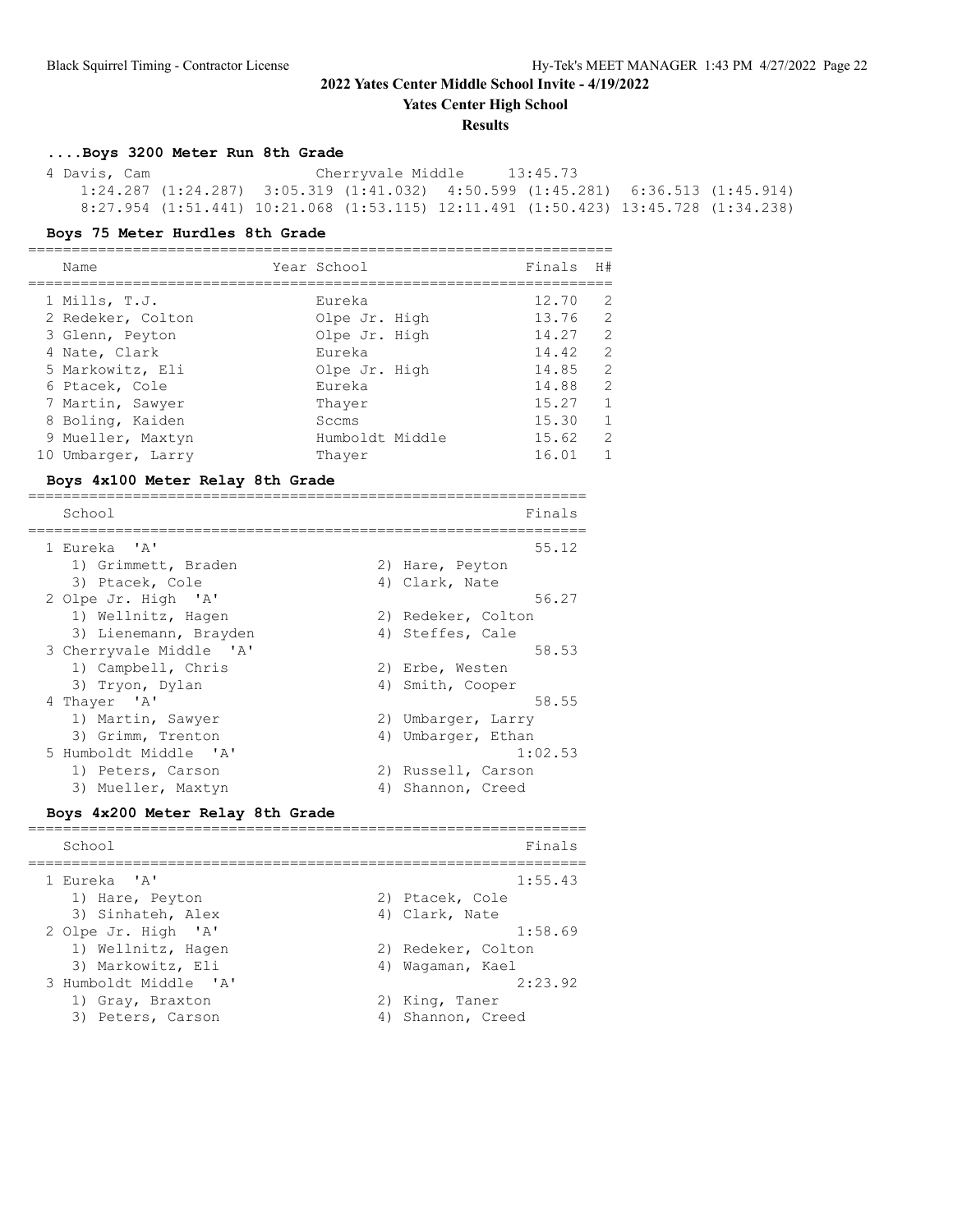### **Yates Center High School**

### **Results**

**Boys 800 Sprint Medley 8th Grade**

| School                | Finals             |
|-----------------------|--------------------|
| 1 Olpe Jr. High 'A'   | 1:58.00            |
| 1) Wellnitz, Hagen    | 2) Redeker, Colton |
| 3) Steffes, Cale      | 4) Arnold, Kaleb   |
| 2 Eureka 'A'          | 1:58.19            |
| 1) Ptacek, Cole       | 2) Clark, Nate     |
| 3) Sinhateh, Alex     | 4) Damron, Davian  |
| 3 Sccms 'A'           | 2:05.40            |
| 1) Loveall, Drake     | 2) Boling, Kaiden  |
| 3) Summers, Colton    | 4) Rolf, John      |
| 4 Humboldt Middle 'A' | 2:24.98            |
| 1) Shannon, Creed     | 2) Lampe, Karsen   |
| 3) Mueller, Maxtyn    | 4) Russell, Carson |

### **Boys High Jump 8th Grade**

| ========<br>,_____________________ |                                                         |           |  |                                   |              |
|------------------------------------|---------------------------------------------------------|-----------|--|-----------------------------------|--------------|
|                                    | Name                                                    |           |  | Year School                       | Finals       |
|                                    |                                                         |           |  |                                   |              |
|                                    | 1 Thatcher, Sheldon                                     |           |  | Eureka                            | $4 - 10.00$  |
|                                    | $4-00$ $4-02$ $4-04$ $4-06$ $4-08$ $4-10$ $5-00$<br>P   |           |  |                                   |              |
|                                    | P O O XO                                                |           |  | XO XXX<br>Humboldt Middle 4-06.00 |              |
|                                    | 2 Sterling, Mason<br>$4-00$ $4-02$ $4-04$ $4-06$ $4-08$ |           |  |                                   |              |
|                                    | P O O XXX<br>P.                                         |           |  |                                   |              |
|                                    | 3 Campbell, Chris                                       |           |  | Cherryvale Middle                 | $J4 - 06.00$ |
|                                    | $4-00$ $4-02$ $4-04$ $4-06$ $4-08$                      |           |  |                                   |              |
|                                    | O O XO O XXX                                            |           |  |                                   |              |
|                                    | 4 Beck, Kage                                            |           |  | Altoona-Midway                    | $J4 - 06.00$ |
|                                    | $4-00$ $4-02$ $4-04$ $4-06$ $4-08$                      |           |  |                                   |              |
|                                    | P<br>O O XXO XXX                                        |           |  |                                   |              |
|                                    | 4 Waqaman, Kael                                         |           |  | Olpe Jr. High                     | $J4 - 06.00$ |
|                                    | $4-00$ $4-02$ $4-04$ $4-06$ $4-08$                      |           |  |                                   |              |
|                                    | $\circ$<br>$\circ$                                      | O XXO XXX |  |                                   |              |
|                                    | 6 Tryon, Dylan                                          |           |  | Cherryvale Middle 4-04.00         |              |
|                                    | $4 - 00$ $4 - 02$ $4 - 04$ $4 - 06$                     |           |  |                                   |              |
|                                    | O XO XO XXX                                             |           |  |                                   |              |
|                                    | 7 Markowitz, Eli                                        |           |  | Olpe Jr. High                     | $J4 - 04.00$ |
|                                    | $4 - 00$ $4 - 02$ $4 - 04$ $4 - 06$                     |           |  |                                   |              |
|                                    | O XO XXO XXX                                            |           |  |                                   |              |
|                                    | 8 Loveall, Drake                                        |           |  | Sccms                             | $4 - 02.00$  |
|                                    | $4 - 00$ $4 - 02$ $4 - 04$                              |           |  |                                   |              |
|                                    | P O XXX                                                 |           |  |                                   |              |
|                                    | 9 Griffith, Julian                                      |           |  | Yates Center                      | $J4 - 02.00$ |
|                                    | $4 - 00$ $4 - 02$ $4 - 04$                              |           |  |                                   |              |
|                                    | XO XXO XXX                                              |           |  |                                   |              |
|                                    | -- Boling, Kaiden                                       |           |  | Sccms                             | NH           |
|                                    | $4 - 00$                                                |           |  |                                   |              |
|                                    | XXX                                                     |           |  |                                   |              |
|                                    | -- Werner, Jonah                                        |           |  | Eureka                            | NH           |
|                                    | $4 - 00$                                                |           |  |                                   |              |
|                                    | XXX                                                     |           |  |                                   |              |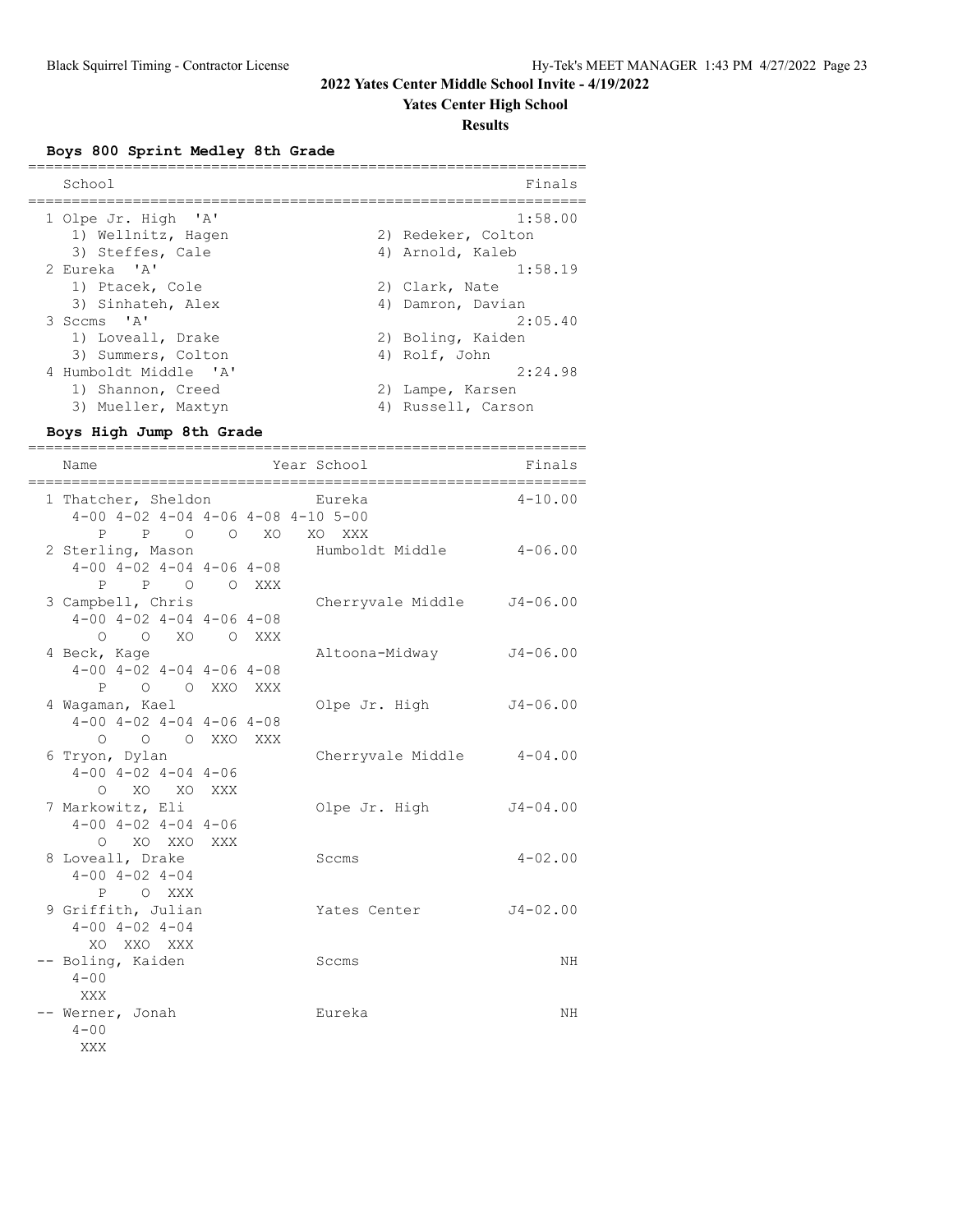## **Yates Center High School**

**Results**

### **Boys Long Jump 8th Grade**

| Name                                                | Year School                       | Finals       | H#                |
|-----------------------------------------------------|-----------------------------------|--------------|-------------------|
| 1 Mills, T.J.<br>16-05.50 FOUL 15-08                | Eureka                            | $16 - 05.50$ | 2                 |
| 2 Glenn, Peyton<br>13-05.50 13-11.50 15-10.50       | Olpe Jr. High                     | $15 - 10.50$ | 2                 |
| 3 Sterling, Mason<br>15-07.50 14-11 14-08.50        | Humboldt Middle                   | $15 - 07.50$ | 2                 |
| 4 Umbarger, Ethan<br>14-00.50 FOUL 14-10            | Thayer                            | $14 - 10.00$ | $\mathbf 1$       |
| 5 Grimmett, Braden<br>13-05 13-07 14-08.50          | Eureka                            | $14 - 08.50$ | $\overline{2}$    |
| 6 Lienemann, Brayden<br>13-01 13-08<br>$14 - 02.50$ | Olpe Jr. High                     | $14 - 02.50$ | 2                 |
| 7 Turner, Jacobi<br>13-07 13-00<br>$12 - 06.50$     | Eureka                            | $13 - 07.00$ | $\overline{2}$    |
| 8 Beck, Kage<br>13-04 13-00 13-04.50                | Altoona-Midway                    | $13 - 04.50$ | $\overline{2}$    |
| 9 Tryon, Dylan<br>12-08.50 13-03 13-01.50           | Cherryvale Middle                 | $13 - 03.00$ | $\mathbf{1}$      |
| 10 Davis, Cam<br>12-06.50 FOUL 13-00.50             | Cherryvale Middle                 | $13 - 00.50$ | $\mathbf{1}$      |
| 11 Grimm, Trenton<br>12-09.50 12-03.50 12-07        | Thayer                            | $12 - 09.50$ | $\mathbf{1}$      |
| 12 Culver, Clayton<br>FOUL 11-09.50 12-08           | Yates Center                      | $12 - 08.00$ | $\mathbf{2}$      |
| 13 Kephart, Jeremiah<br>12-00 FOUL 9-11             | Thayer                            | $12 - 00.00$ | $\mathbf{1}$      |
| 14 Furr, Darren<br>FOUL FOUL 11-02                  | Cherryvale Middle                 | $11 - 02.00$ | $\mathbf{1}$      |
| 15 Summers, Colton<br>$9 - 08$ $9 - 08.50$ $9 - 03$ | Sccms                             | $9 - 08.50$  | $\mathbf{1}$      |
| -- Winn, Trey<br>FOUL FOUL FOUL                     | Sccms                             | FOUL         | $\mathbf{1}$      |
| -- Lampe, Karsen<br>-- Nalley, Kyler                | Humboldt Middle<br>Altoona-Midway | DNS<br>DNS   | 2<br>$\mathbf{1}$ |
| Boys Shot Put 8th Grade                             |                                   |              |                   |
| Name                                                | Year School                       | Finals       | H#                |
| 1 Smith, Cooper<br>$41 - 09$<br>$36 - 08$ $40 - 03$ | Cherryvale Middle 41-09.00        |              | 1                 |

|                     | $36 - 08$ $40 - 03$ $41 - 09$ |                   |              |                |
|---------------------|-------------------------------|-------------------|--------------|----------------|
| 2 Wittlake, Braxton |                               | Altoona-Midway    | $33 - 05.00$ | 2              |
|                     | $31 - 00$ $31 - 11$ $33 - 05$ |                   |              |                |
| 3 Loveall, Drake    |                               | Sccms             | $31 - 08.00$ | 2              |
|                     | $30 - 08$ $31 - 08$ 29-10     |                   |              |                |
| 4 Rolf, John        |                               | Sccms             | $31 - 04.00$ | $\overline{2}$ |
|                     | $29 - 03$ $30 - 02$ $31 - 04$ |                   |              |                |
| 5 Wade, Connor      |                               | Cherryvale Middle | $30 - 07.00$ | $\mathbf{1}$   |
|                     | $29 - 04$ $29 - 01$ $30 - 07$ |                   |              |                |
| 6 Thatcher, Sheldon |                               | Eureka            | $29 - 08.00$ | 2              |
|                     | $29 - 05$ $28 - 05$ $29 - 08$ |                   |              |                |
| 7 Whittley, Wyatt   |                               | Thayer            | $28 - 07.00$ | $\mathbf{1}$   |
|                     | $27 - 04$ $28 - 02$ $28 - 07$ |                   |              |                |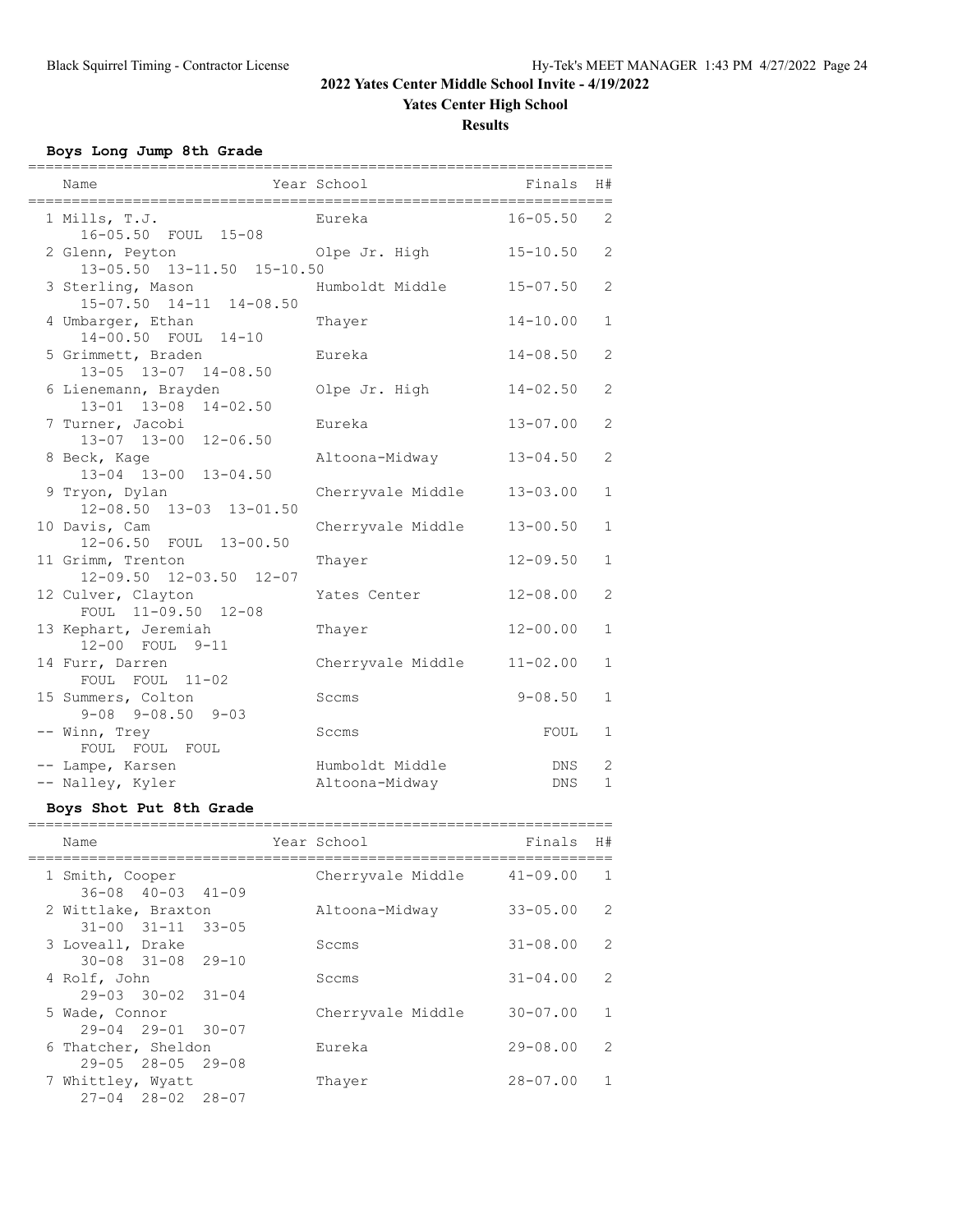**Yates Center High School**

**Results**

| Boys Shot Put 8th Grade       |                            |              |                |
|-------------------------------|----------------------------|--------------|----------------|
| 8 Voqts, Gavin                | Olpe Jr. High 28-05.00     |              | 2              |
| 28-04 28-03 28-05             |                            |              |                |
| 9 Russell, Carson             | Humboldt Middle            | $28 - 03.00$ | 2              |
| 28-03 22-08 23-01             |                            |              |                |
| 10 Lopez, Gage                | Eureka                     | $27 - 11.00$ | 2              |
| $27 - 06$ $27 - 07$ $27 - 11$ |                            |              |                |
| 11 Kimberlin, James           | Olpe Jr. High              | $27 - 03.00$ | $\overline{2}$ |
| $26 - 08$ $25 - 08$ $27 - 03$ |                            |              |                |
| 12 Sinhateh, Alex             | Eureka                     | $26 - 04.00$ | $\overline{2}$ |
| $26 - 04$ $25 - 06$ $24 - 11$ |                            |              |                |
| 13 Martin, Sawyer             | Thayer                     | $25 - 02.00$ | $\mathbf{1}$   |
| 22-09 25-02 23-11             |                            |              |                |
| 14 Nalley, Kyler              | Altoona-Midway             | $23 - 11.00$ | $\mathbf{1}$   |
| 23-08 23-11 23-09             |                            |              |                |
| 15 Davidson, Jackson          | Cherryvale Middle 23-02.00 |              | $\mathbf{1}$   |
| 20-09 FOUL 23-02              |                            |              |                |
| 16 Hibbs, Cody                | Olpe Jr. High              | $22 - 09.00$ | 2              |
| $22 - 09$ $22 - 05$ $21 - 05$ |                            |              |                |
| 17 Winn, Trey                 | Sccms                      | $22 - 04.00$ | $\mathbf{1}$   |
| $22 - 04$ 18-05 21-00         |                            |              |                |
| 18 Seamster, Avion            | Humboldt Middle            | $19 - 08.00$ | $\mathbf{1}$   |
| 19-08 18-06 18-11             |                            |              |                |
| 19 Hess, Eli                  | Yates Center               | $19 - 02.00$ | $\mathbf{1}$   |
| 18-08 18-02 19-02             |                            |              |                |
| 20 Shepard, Steven            | Yates Center               | $18 - 10.00$ | $\mathbf{1}$   |
| 18-08 18-10<br>$18 - 02$      |                            |              |                |
| 21 Scott, Zachary             | Humboldt Middle            | $18 - 08.00$ | $\mathbf{1}$   |
| 18-04 18-02 18-08             |                            |              |                |
|                               |                            |              |                |

### **Boys Discus Throw 8th Grade**

| Name                | Year School       | Finals     | H#             |
|---------------------|-------------------|------------|----------------|
| 1 Smith, Cooper     | Cherryvale Middle | $116 - 02$ | 1              |
| 2 King, Taner       | Humboldt Middle   | $97 - 08$  | $\overline{2}$ |
| 3 Wade, Connor      | Cherryvale Middle | $88 - 03$  | $\mathbf{1}$   |
| 4 Rolf, John        | Sccms             | $79 - 03$  | $\overline{2}$ |
| 5 Thatcher, Sheldon | Eureka            | $78 - 10$  | $\overline{2}$ |
| 6 Russell, Carson   | Humboldt Middle   | 78-05      | $\overline{2}$ |
| 7 Sinhateh, Alex    | Eureka            | $76 - 00$  | 2              |
| 8 Whittley, Wyatt   | Thayer            | $67 - 04$  | $\mathbf{1}$   |
| 9 Wittlake, Braxton | Altoona-Midway    | $65 - 06$  | $\overline{2}$ |
| 10 Lopez, Gage      | Eureka            | $60 - 10$  | $\overline{2}$ |
| 11 Hess, Eli        | Yates Center      | 60-07      | $\overline{c}$ |
| 12 Kimberlin, James | Olpe Jr. High     | $60 - 02$  | 2              |
| 13 Furr, Darren     | Cherryvale Middle | $60 - 00$  | $\mathbf{1}$   |
| 14 Nalley, Kyler    | Altoona-Midway    | $58 - 06$  | $\mathbf{1}$   |
| 15 Summers, Colton  | Sccms             | $55 - 09$  | $\mathbf{1}$   |
| 16 Hibbs, Cody      | Olpe Jr. High     | $54 - 06$  | $\mathbf{1}$   |
| 17 Scott, Zachary   | Humboldt Middle   | $54 - 03$  | $\mathbf{1}$   |
| 18 Vogts, Gavin     | Olpe Jr. High     | $54 - 00$  | $\overline{2}$ |
| 19 Shepard, Steven  | Yates Center      | $43 - 07$  | $\mathbf{1}$   |
| -- Umbarger, Larry  | Thayer            | DNS.       | $\mathbf{1}$   |